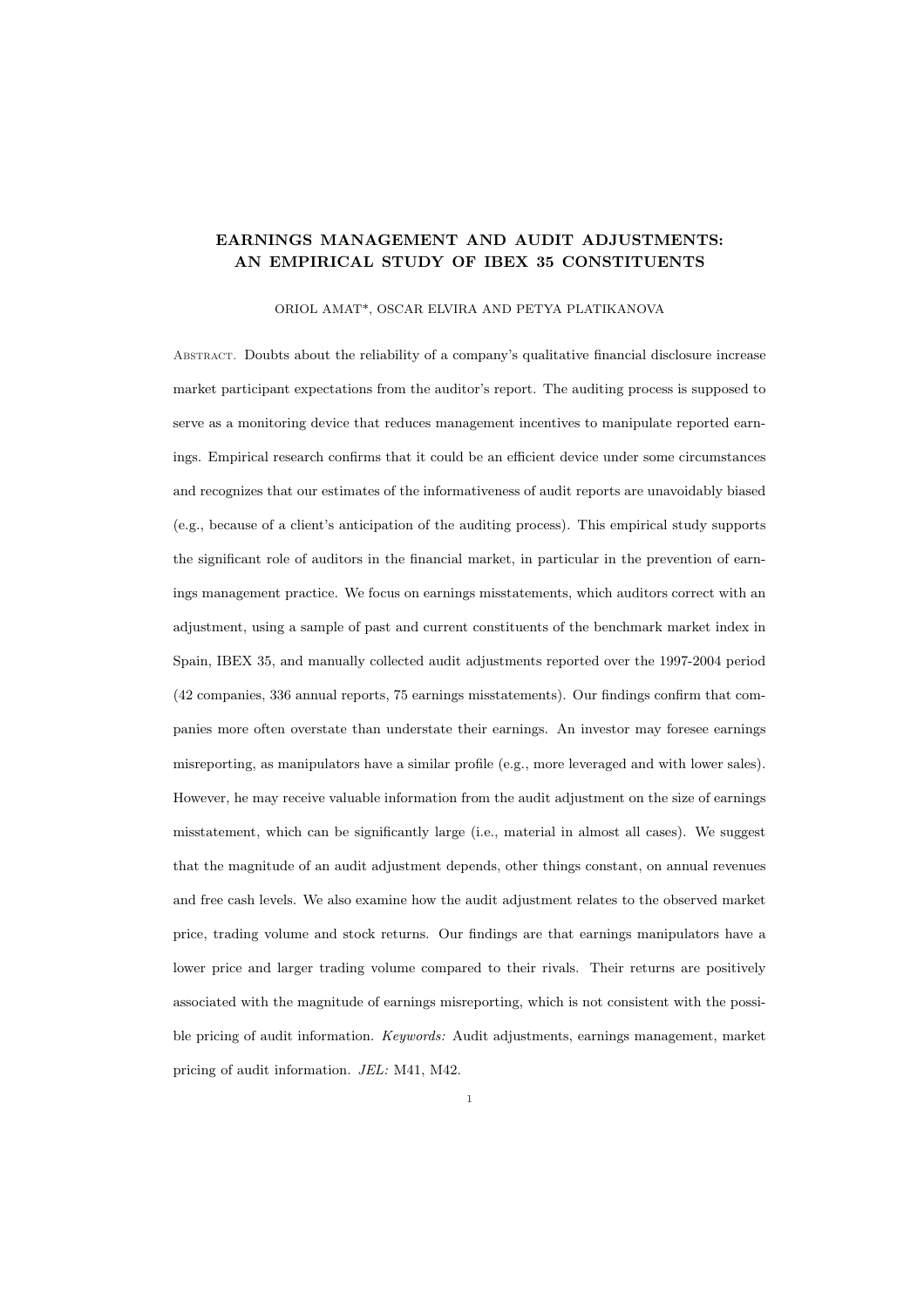# Earnings Management and Audit Adjustments: An Empirical Study of IBEX 35 Constituents

Oriol Amat<sup>1</sup>, Oscar Elvira and Petya Platikanova

#### 1. INTRODUCTION

Nearly seven years after its collapse, Enron continues to fascinate those interested in earnings manipulation. Although Enron is the most popular example of fraudulent accounting disclosure, it is not clear what happened even after the court trials. Enron was permitted to book profits through means that were volatile and risky, but this specific activity did not break the law. So, how much of Enron's profits came from outright financial chicanery? And, how much profit resulted from exploiting accounting constructs such as mark-to-market accounting and the use of derivative instruments, which are legal and largely unregulated today?

The extent to which earnings are manipulated has long been of interest to analysts, legislators, researchers, and other investment professionals. Finding earnings manipulation is no small task, but despite the difficulties, the body of academic literature on the topic is growing. Today we would expect a company to manage earnings prior to its public securities' offering (Teoh, Welch and Wong, 1998) and when it is in financial distress (Beneish, 1997). Additionally, if a manager's compensation is strongly related to a company's profitability, we might be suspicious about the quality of financial results, especially if they seem to be extremely favorable (Healy, 1985).

When there are some doubts about the reliability of a company's qualitative financial disclosure, we may turn our attention to the auditor's report. In theory, the auditing process is supposed to serve as a monitoring device that reduces management incentives to manipulate reported earnings, as well as to detect earnings manipulation and misstatements. In practice, however, auditors may not be that efficient

 $1$ Contact author: Oriol Amat (oriol.amat@upf.edu). University Pompeu Fabra, Ramon Trias Fagras, 25-27, Barcelona 08005, Spain. All authors are from the University Pompeu Fabra (UPF)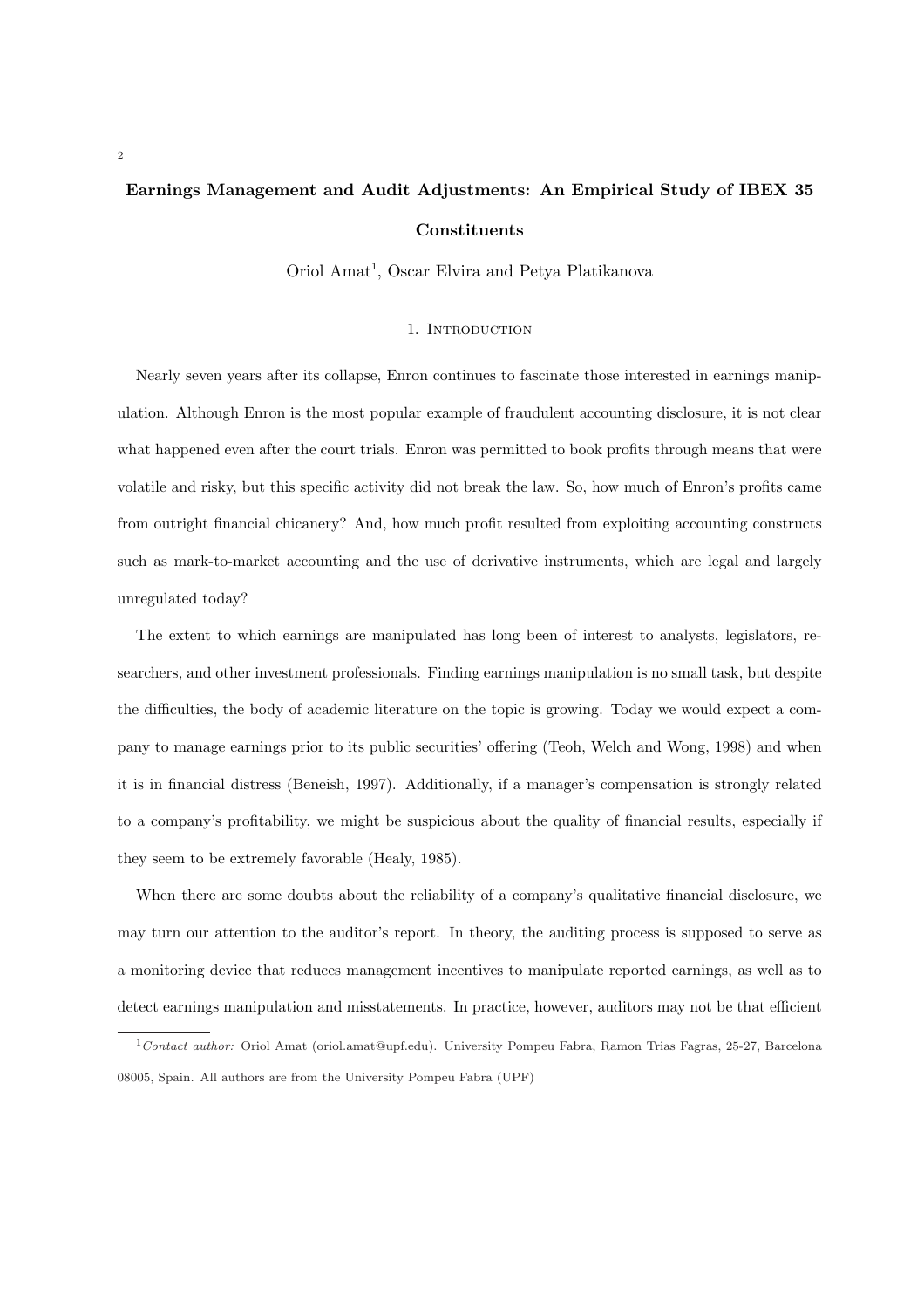in enhancing the credibility of financial statements; the auditor-client relationship has peculiarities that could lead to a conflict of interest. Auditors may require an adjustment and a company to correct an earnings misstatement, but they are completely aware of the cost of these actions: An adjustment may strengthen an auditor's good reputation, but it would also reduce the auditors fee, which is usually a function of a company's size.

The conflict of interest in the auditor-client relationship casts doubt on the usefulness of external auditing. This empirical study contributes to the debate about the auditor's role in financial markets. It examines first the adjustments required by the auditor and relates them to the financial profile of an earnings manipulator. Then, it distinguishes the market consequences from earnings misstatements that have been made public with the audit adjustments, and concludes about the possible cost of this misstatement. Previous research can help us explain how large the earnings misstatement is on average, but not how it matches the profile of an earnings manipulator and if it has consequences on the stock exchange. This study sheds some light on the topic and concludes about the auditor's role in the efficient functioning of capital markets.

We manually collected earnings misstatements and audit adjustments from the annual reports of 42 public companies that previously or still constitute the benchmark stock market index of the Madrid Stock Exchange, IBEX 35. Our data is for the 1997-2004 period, with an overall number of 336 annual reports (75 earnings misstatements). Our findings suggest that an investor may foresee earnings misreporting, as manipulators have a similar profile (e.g., more leveraged and with lower sales). Additionally, earnings manipulators have a lower price and larger trading volume compared to their rivals. Their returns are positively associated with the magnitude of earnings misreporting, which is not consistent with the possible pricing of audit information.

The structure of the paper is as follows. In Section 2, we review previous studies of earnings management, and, more specifically, studies of the auditor's role and adjustments made. In this section, we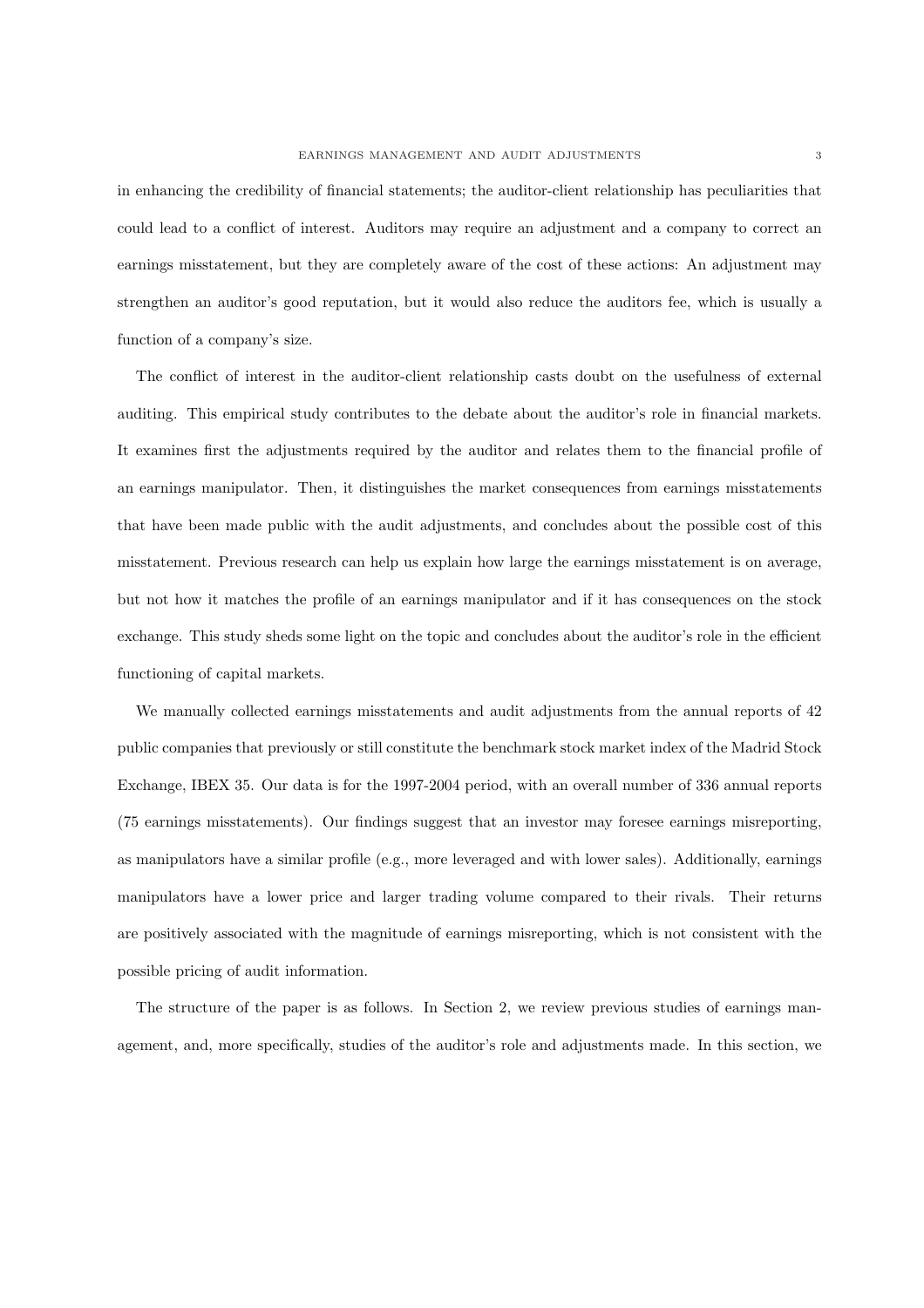also provide more details on existing findings about the market consequences of earnings manipulation. Section 3 focuses on the sample selection and presents the empirical design of our study. Empirical results comprise Section 4. Conclusions and implications follow in Section 5.

## 2. Literature survey and motivation

The motivation for our study comes from two strains in the literature: 1) studies of earnings management, its detection by the auditor with required adjustments and 2) studies of the market consequences of the low-quality reported earnings.

2.1. Earnings Management and Audit Adjustments. Prior research suggests many reasons for earnings management, such as (1) capital market expectations and valuation, (2) contracts written in terms of accounting numbers, and (3) anti-trust or other government regulation (Healy and Wahlen, 1999). The empirical evidence is consistent with the idea that companies manage earnings to windowdress financial statements prior to the public securities' offering (Teoh, Welch and Wong, 1998) or for other reasons: to meet the expectations of financial analysts and investors or public earnings forecasts released by the management (Payne and Robb, 1997; Kasznik, 1999), to increase corporate managers' compensation and job security (Healy, 1985), to avoid violating lending contracts (Sweeny, 1994; Defond and Jiambalvo, 1994), and to reduce regulatory costs or increase regulatory benefits (Cahan, 1992; Jones, 1991).

For more than a decade, scholars have tried to distinguish managers motives for earnings misstatement. Previous studies argue that earnings smoothing is an earnings management practice that is more probable when a company's potential political costs, earnings variability and market risks are higher, and that managers smooth income using extraordinary items (Craig and Walsh, 1989). Additionally, several studies demonstrate that six proxies have explanatory power: size, risk, managerial compensation, leverage, and constraints on interest cover and dividend payout (Christie, 1990). Empirical results suggest that earnings manipulation is motivated by the desire to attract external financing at low cost (Dechow et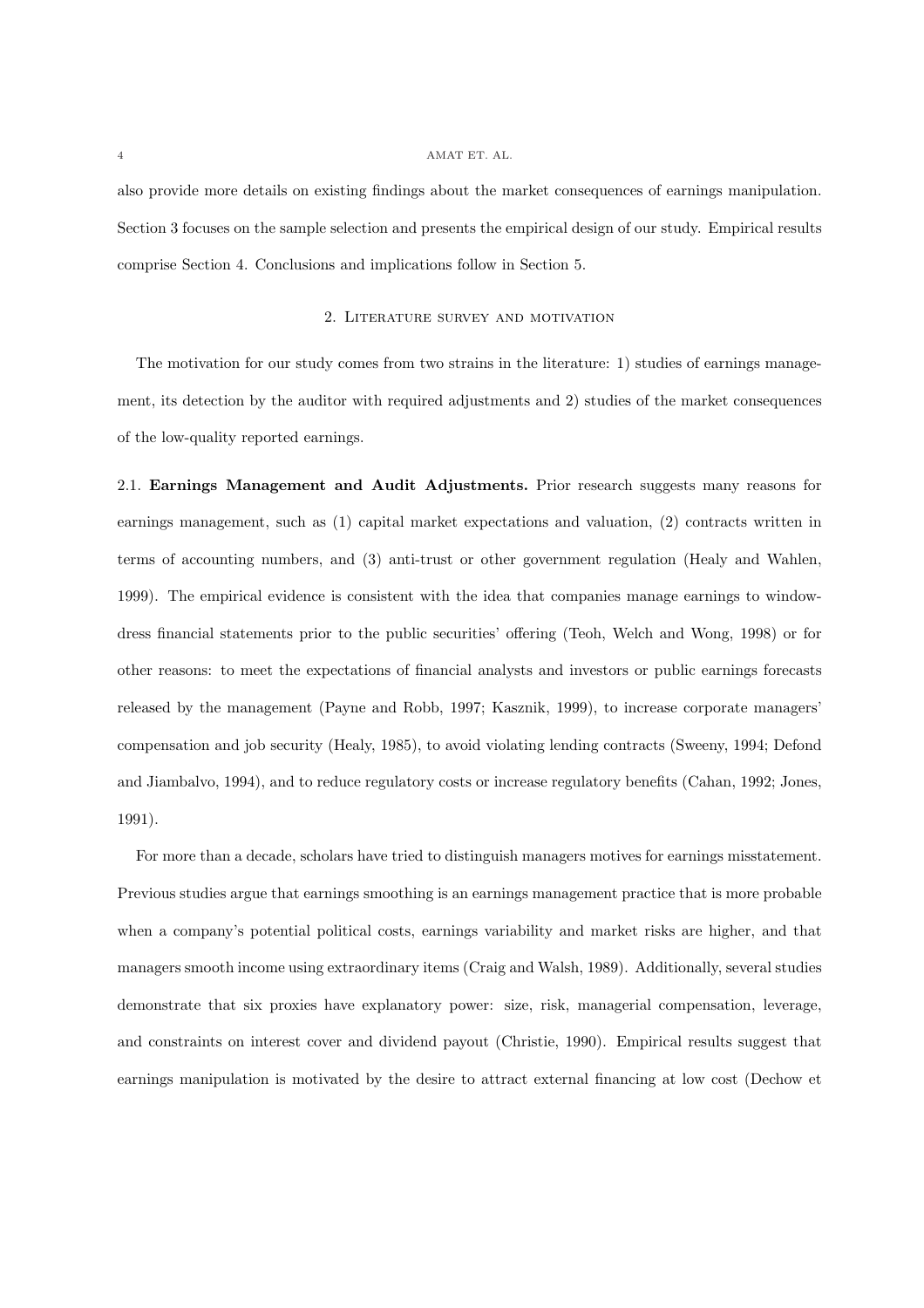al., 1996; results based on a sample of companies that were alleged to have violated generally accepted accounting principles, GAAP). Moreover, this desire for low-cost funding could be explained with the fact that earnings manipulators are usually younger, more levered growth companies that experienced poorer stock market performance, a decline in receivables and inventory turnovers, as well as a deterioration of gross margins and asset quality, with lower total accruals in the year of violation but positive accruals in the prior year (Beneish, 1997).

One of the challenges that this stream of research on earnings manipulation faces is the construct validity of the explanatory variables. Political and contracting costs affect a manager's decision to misstate current earnings. The measurement of these costs, however, remains an open issue. The size of a company is often included as a measure of political exposure. Nevertheless, it may well be introducing unspecified factor into the model(Christie, 1990). Additionally, there is a debate over the use of the leverage ratio as a proxy for contracting costs as it has been used by Leftwich (1981) and Holthausen (1981), since for other scholars this ratio measures 'closeness to covenants'.

The earnings management literature also debates the auditor's role in the prevention of misleading financial disclosure. With the adoption of the Sarbanes-Oxley Act in 2002, the interest in auditors and the quality of their statements as a monitoring mechanism in the financial reporting process has significantly increased. This regulatory change has motivated scholars to look further into the auditing process and its significant role in the capital market disclosure.

The audit-client relationship and the factors that contribute to the objective assessment of a company's financial reports have been extensively examined (e.g., the role of the audit committee; Wild 1996). Objective auditors can prevent excessive earnings management practice and this expected outcome from the auditing process has been the focus of a number of empirical studies. We can distinguish two main strains in this literature, which are classified according to their methodology: (1) Using a survey among audit partners and managers or data from laboratory experiments, some scholars examined attempted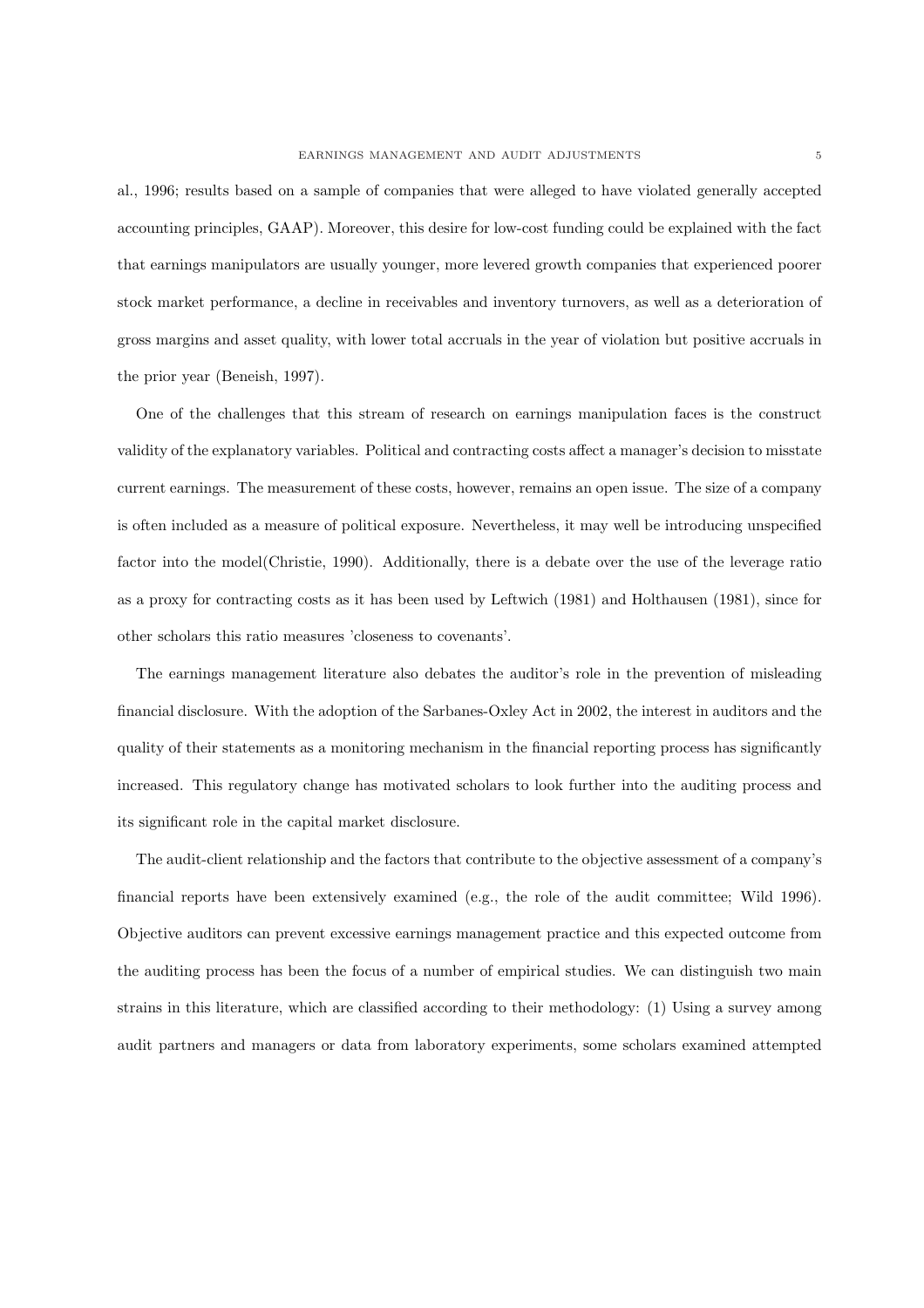earnings management and the response to this practice in the audit firm. (2) Using archival data of adjustments introduced by the auditors in a company's annual financial results (i.e., the adjusting entry worksheet approach), others focused on real activities of earnings management.

The findings in these two strains of earnings management research do not greatly differ. Earnings overstatements are considered quite likely and earnings understatements are considered to be a strategy that retains maximum flexibility for future income-increasing attempts. Surveys confirm that imprecise standards and/or unstructured transactions help managers gain this reporting flexibility (Nelson, Elliot and Tarpley, 2002). Archival research on audit adjustments measures the likeliness of an over- or understatement and concludes on the overall effect from the auditing process. Surveys provide insights on the subjective judgments and management incentives for earnings management. Archival studies dispose of more objective data and make generalizations on which earnings management practice prevails and the driving factors.

Auditors typically collect information on misstatements, or 'audit differences' in individual items, and record them on a summary worksheet for possible financial statement adjustments. The auditor's adjusting entry worksheet can provide details on the real earnings management. Findings of nine studies on real audit adjustments confirm that in earnings manipulations pre-audit earnings and assets are more likely to be overstated, relative to their audited values. The reported average adjustments were between 1.6 percent and 4.6 percent of the total assets (Kinney and Martin, 1994). This empirical finding does not clearly confirm, however, that assets and earnings data are, on average, overstated, as it might be that auditors are simply directed towards detecting overstatement. Moreover, it might be that the large companies do not contribute to the results with a good number of audit adjustments. Because audit fees increase with client size, the probability an adjustment is not made increases with client size (Wright and Wright 1997). Larger clients are more likely to have the resources to structure transactions carefully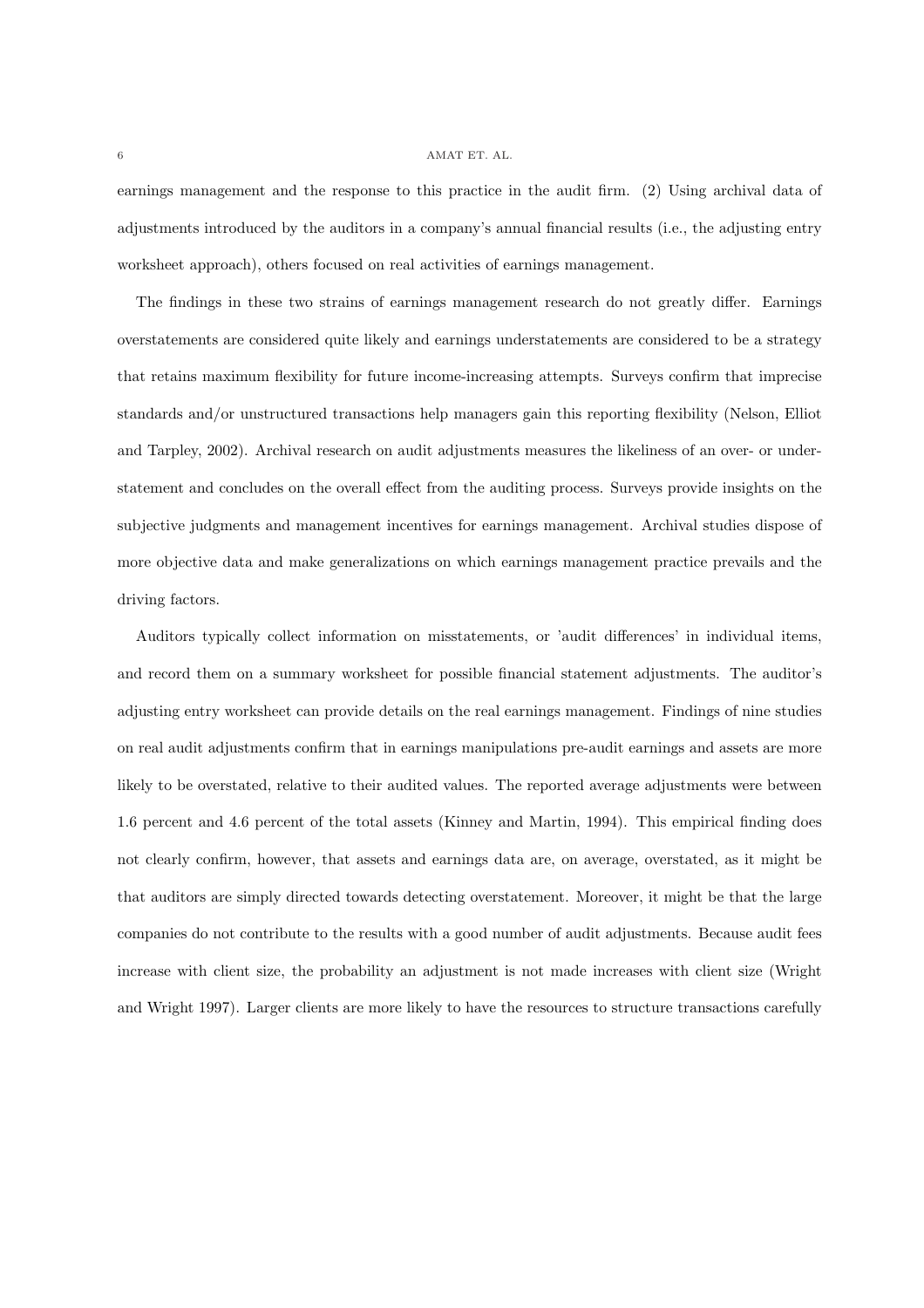and defend aggressive positions effectively, and auditors are more likely to require an adjustment to the earnings management attempts of their smaller clients (Nelson et al., 2002).

The archival data analysis has its advantage: It uses objective data. This, however, also has drawbacks. By construct, the data is unavoidably unbalanced. First, the data comes from client companies who anticipated the auditing process, and, hence, might have been more careful in preparing their financial statements than if they had not expected an audit. Second, misstatements may have been prevented because the client consulted the auditor about the proper accounting of a transaction prior to its initial recording and are, hence, not included in the empirical studies. And third, the data does not include errors that were made by the client, because they were detected by the auditor and corrected by the client before the years end. Moreover, errors or irregularities may not have occured because of the clientinitialed internal controls that were intended to reduce audit efforts and fees (See more details on the drawbacks of the archival approach in Kinney and Martin, 1994). Overall, these three drawbacks lead to an underestimation of the aggregate quantitative effect of auditing.

2.2. Market Response to Earnings Management. Capital markets react to new information. If the information is positive (negative) and concerns the fundamental value of the company, the price increase (decrease) is expected to be permanent. Financial analysts may partially anticipate good and bad news and this smoothes the market reaction to corporate announcements and events. When the information is anticipated, the price or volume reaction would not be significant on the announcement date. Rather, the price response would be observable before the disclosure day and the price adjustment would not be distinguishable from other information that would drive a security's price upward or downward. If the information has value-relevance and, additionally, is unexpected, then financial market participants would respond with a price revision immediately after the information release.

This knowledge about capital market reactions and sensitivity to expected and unexpected news helps scholars draw conclusions on the information content of the auditor's opinion. Empirical studies try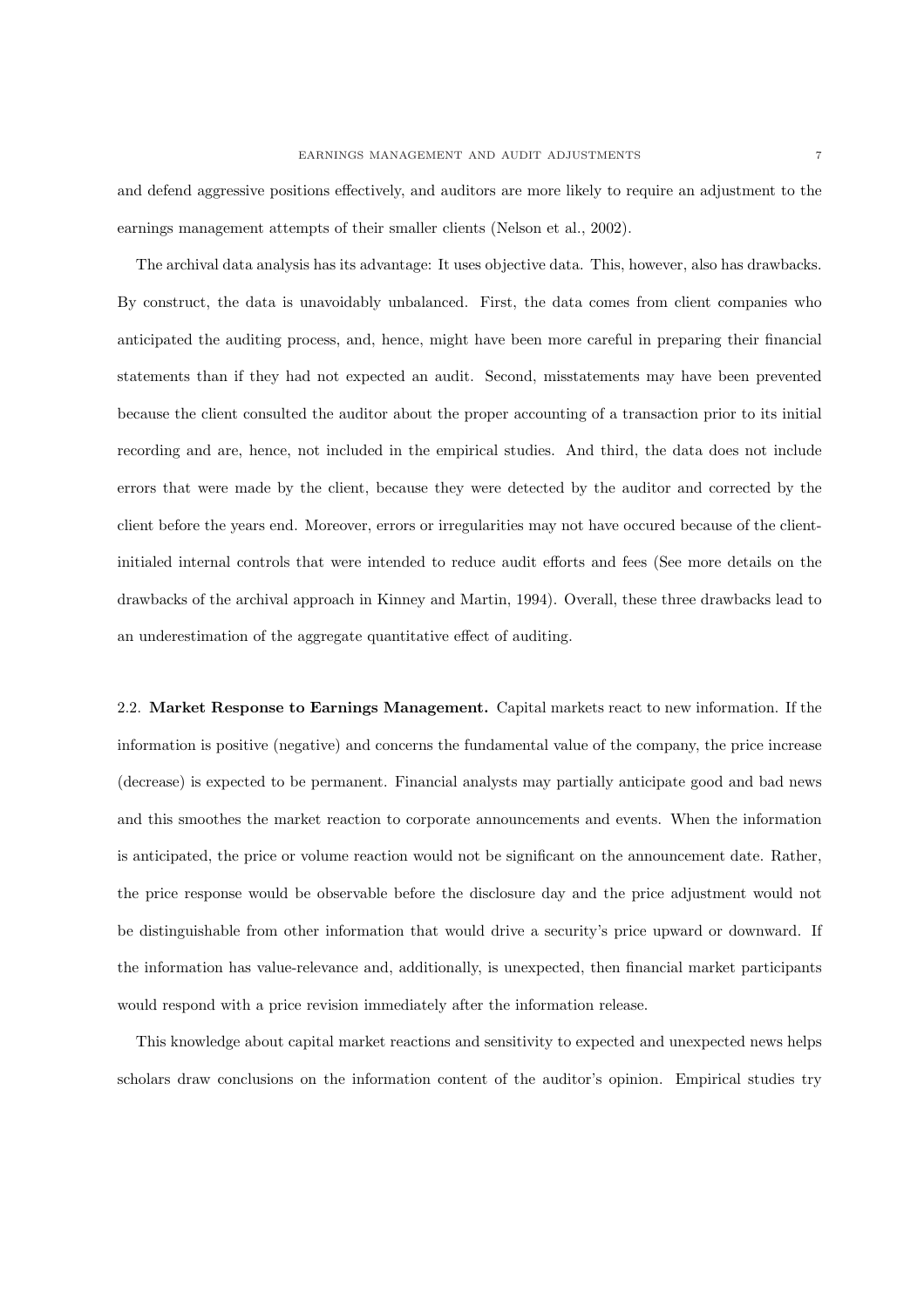to distinguish value-relevant information, if any, in the auditor's qualification, but this is not an easy task. The auditor's statement comprises a company's annual report, where the management discloses its current financial results and proposes their estimates of future revenues. Hence, it is difficult to disentangle which information drives the price response.

A price adjustment can occur not only because of unexpected reported earnings but also because of informative audit qualifications. Empirical findings suggest that the auditor's qualification could be a valuable signal, but it might not be timely. As audit qualifications are predominantly anticipated, it would seem that there is no new information given on the announcement day, i.e., the day of annual report release (Dodd, Dopuch, Holthausen, and Leftwich, 1986; Dopuch, Holthausen, and Leftwich, 1986). However, it could be that audit qualifications are partially unexpected. Empirical findings confirm that companies with audit qualification have a lower stock price response to earnings (Choi and Jeter, 1992), and this is consistent with the proposition of their value-relevance.

The research on the relation between the earnings response coefficient and audit qualification has its limitations, as suggested by Healy and Palepu (2001). However, empirical research on the association between audit qualifications and stock returns also confirms its main finding - a possible pricing of auditing information. Several empirical studies propose that investors perceive qualified audit reports as informative, as they respond negatively to audit qualifications (Dopuch et al., 1986; Choi and Jeter, 1992; Loudder et al., 1992).

## 3. Hypothesis and Methodology

This study contributes to the debate about how informative audit reports are. Prior research only examines the market response to audit qualifications. Besides their qualifications, however, auditors release additional information in some particular circumstances that may be highly informative about expected earnings manipulations - audit adjustments.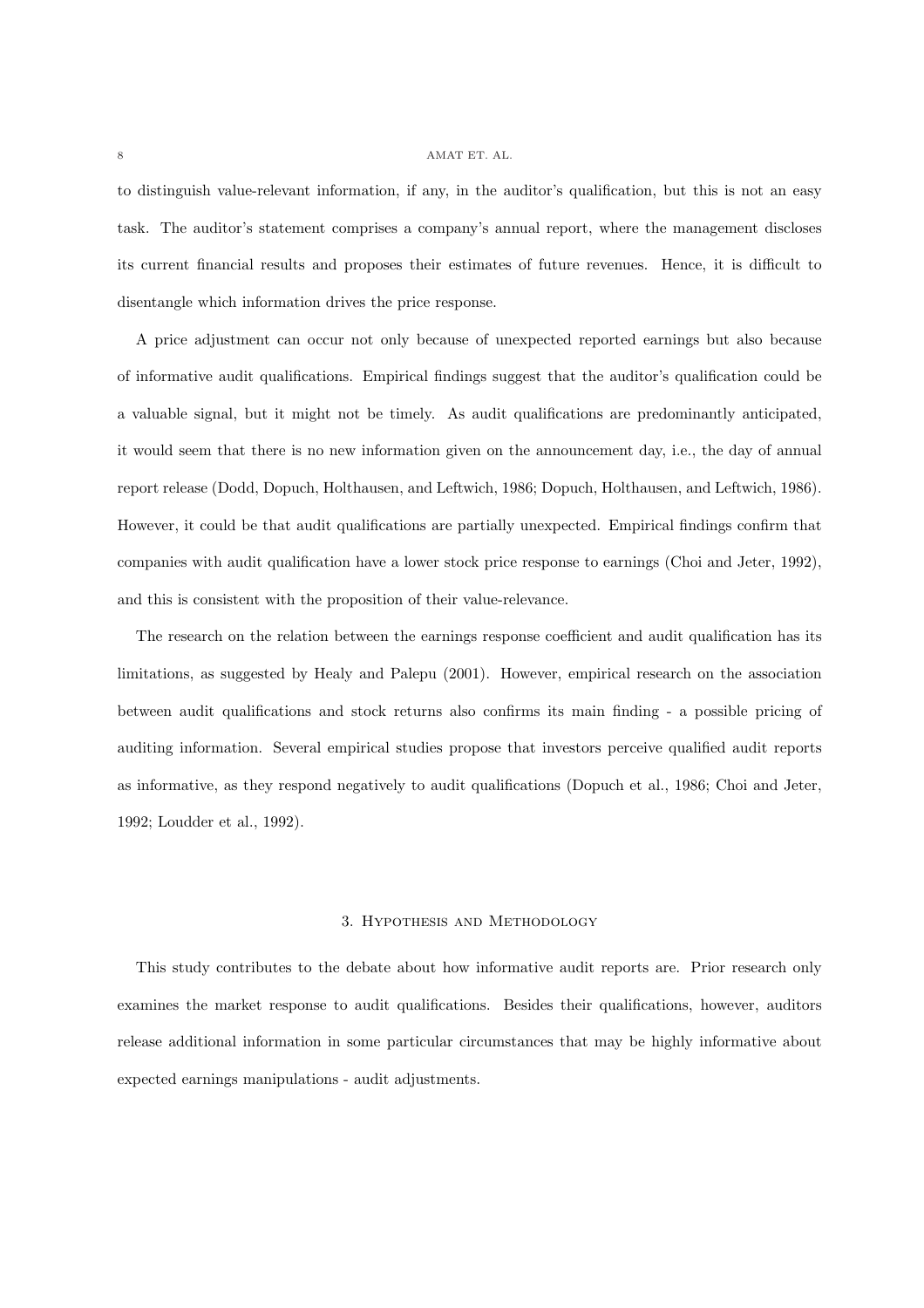Previous empirical studies have not addressed the market reaction to this information. This study focuses on the auditor's adjustments to reported earnings and measures the capital market response to corporate reports, which contain misreported earnings. If the earnings misstatement is expected, the audit adjustment should not surprise financial market participants. Public financial information, however, is not sufficient to indicate the direction and size of a possible earnings misreporting. Therefore, the audit adjustment may provide additional information to financial analysts and investors for their pricing decision.

We expect a significant difference in the market reaction to audit adjustments across companies. Our intuition is that financial market participants may have doubts about the truthfulness of financial reporting in particular circumstances. If the reporting company highly resembles the profile of a perfect manipulator, e.g., highly-leveraged and before public offering, then the information content of audit adjustments is likely to be lower. In contrast, if the company reports healthy profits over many years and suddenly the auditor announces its adjustments, the price reaction is expected to be significantly larger. For this reason, we first examine in the literature popular characteristics of an earnings manipulator to sketch the profile. Then, we compare our sample of public companies with audit adjustments to this ideal profile to conclude whether adjustment notification appears to surprise financial market participants. Additionally, we try to measure how sensitive the price reaction is to audit adjustments. We relate the size of earnings misstatements that have been corrected with the audit report to the observed market reaction. Previous studies have only documented how large the earnings misstatements are by using the audit adjustments and have not considered whether this audit information is valuable for stock pricing. This study sheds new light on the auditors role as a signal of financial information truthfulness.

Below, we elaborate on the 'ideal' profile of an earnings manipulator. Later in the section, we discuss our measurement of the price reaction and its relation with the audit adjustment.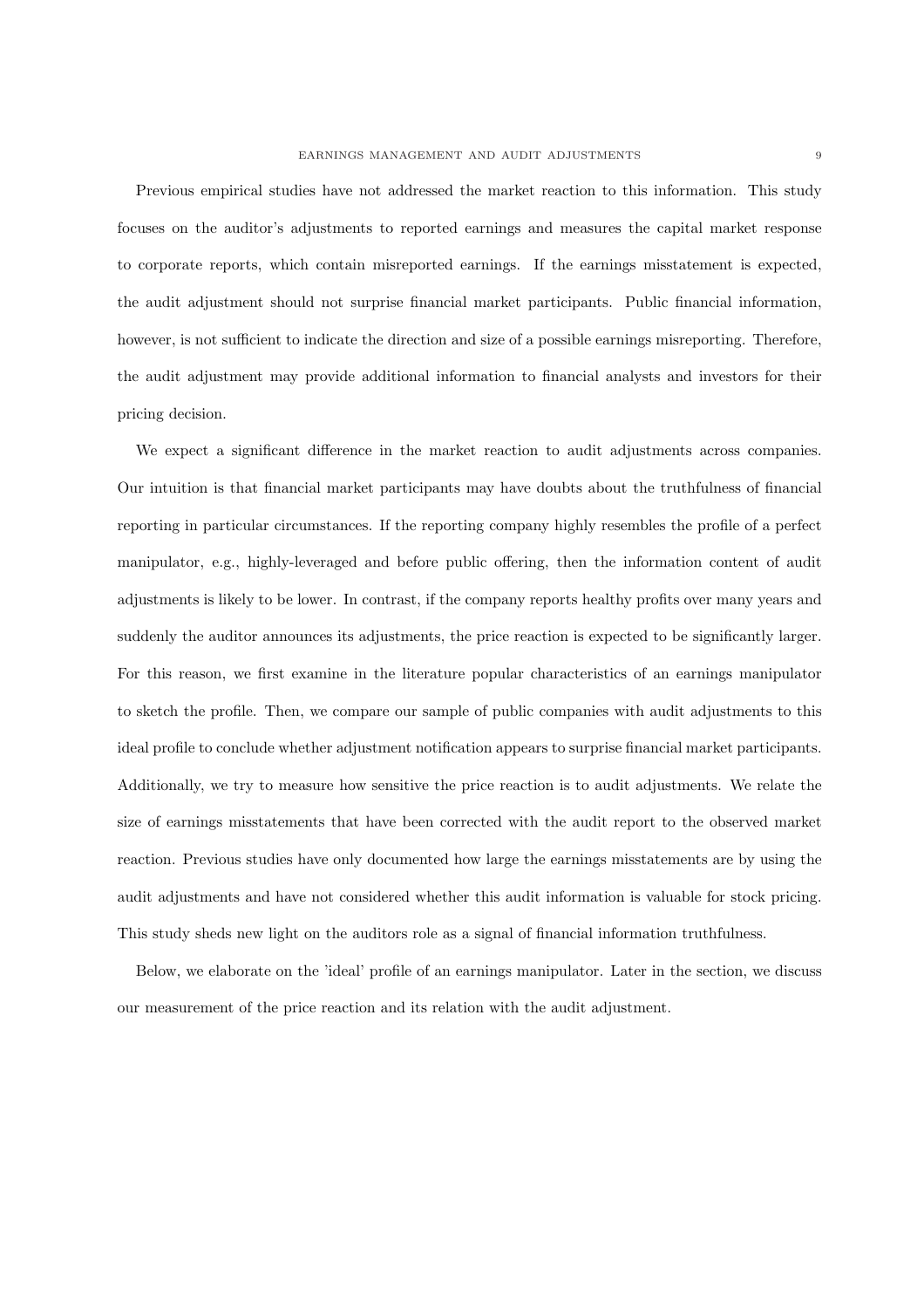3.1. The 'ideal' earnings manipulator. Empirical findings in the literature on managerial incentives and earnings management allow us to sketch the ideal profile of an earnings manipulator. Numerous studies argue that agency costs, political costs, and the ownership structure are the most important variables that influence a manager's decision to misstate earnings (e.g., Beattie et al., 1994: Dechow et al., 1999).

We adopted the approach suggested by Dechow et al. (1999) in the measurement of these variables. We estimate agency costs of earnings management by dividend cover, leverage, and managerial holdings of share options. Based on findings of previous studies (Beattie et al., 1994), we expect that the association between earnings management and dividend cover is positive. As suggested in prior studies, earnings manipulations reduce the expected transaction costs associated with the funding of an uncovered dividend. Earnings manipulations are also more likely when the leverage increases: leverage proxies closeness to financial ratio covenants in debt agreements, earnings manipulations reduce the probability of breaching these covenants, and, as a result, reduce the expected costs of default and/or renegotiation. We measure leverage and relate it to audit adjustments and their size.

Previous studies have used information on managerial holding of shares as a proxy of agency costs. Unfortunately, we could not obtain this information for the complete period, but only for the last three years, due to data unavailability in Thomson Datastream. To conclude on the profile of an earnings manipulator and the price of audit adjustments with a larger sample, we excluded this variable from our empirical tests. In the robustness check, we included this variable in a regression analysis using the data only for the period 1992-1994. It has the expected positive sign, and its inclusion does not change our main empirical results and their interpretation.

Political costs are also expected to affect the probability of an earnings manipulation. As suggested by previous studies, the effect of political costs could be captured with the company's level of sales. This variable measures the potential political costs, born by the firm, and arising from the impact of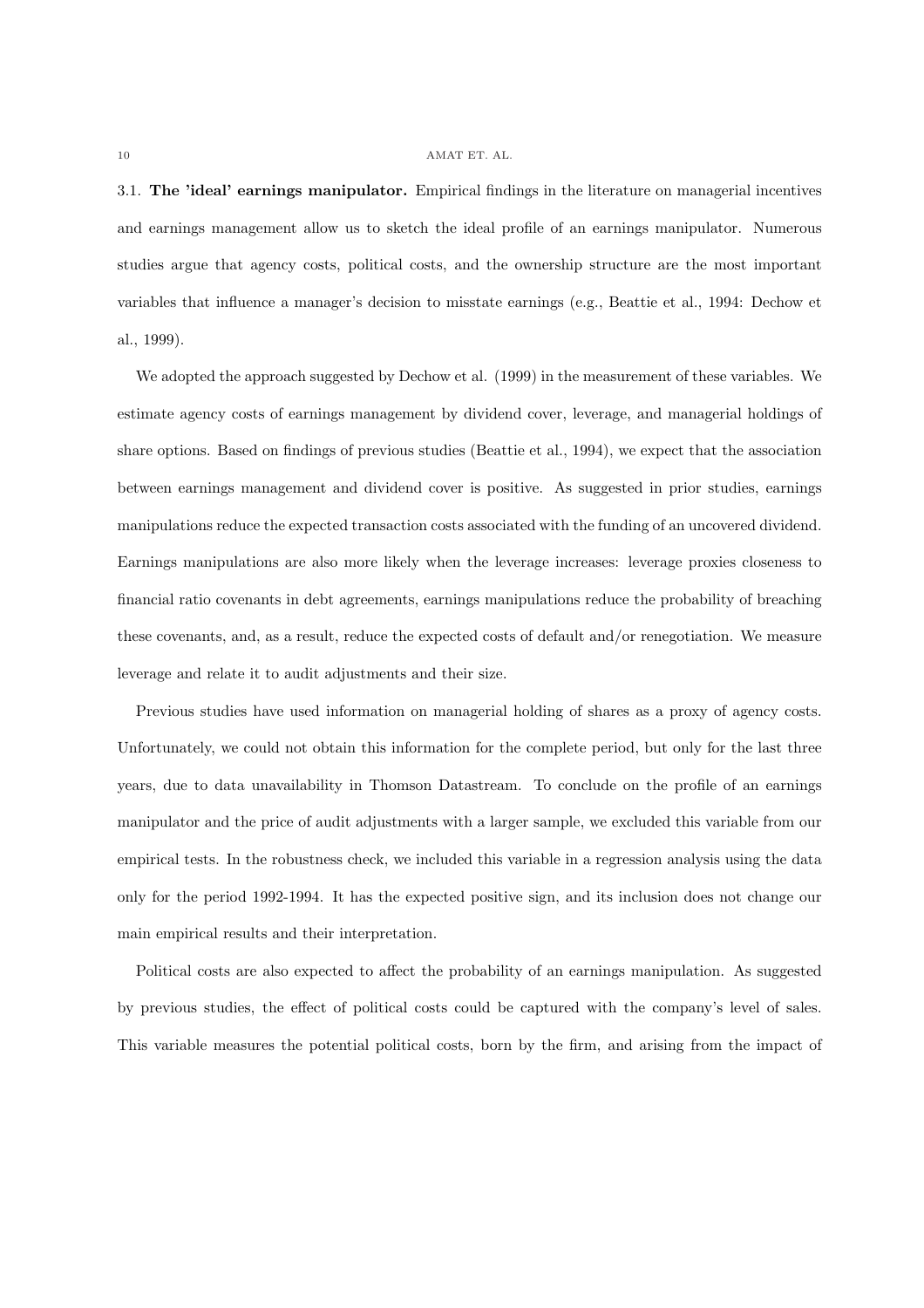external groups on the company's activities. We expect the costs of potential external intervention (from the government or the larger public) to motivate managers to engage in earnings management practice. Hence, greater earnings management is more likely for companies with higher expected political costs.

Additionally, earnings management is more likely when the financial year is difficult for the company. As suggested by Dechow et al. (1999), an earnings manipulator could have a high demand for funding, and may decide to raise capital issuing securities. We follow Dechow et al.s approach and measure the level of free cash and finance raised with a public offering. Table 1 provides more details on the variables and their measurement.

3.2. Market consequences: earnings misstatements and audit adjustments. For many years, research in accounting and finance has examined the response of financial analysts and investors to different corporate events (e.g., initial public offering) and public disclosure (e.g., earnings and dividend announcements). Scholars have drawn conclusions about the information content and significance of particular events using the price and volume reaction. Financial analysts and investors can consider the released information highly informative for their trading decisions. If the information is positive, a price increase would be expected. The price will increase more if the information signals very good future financial prospects and if it has not been predominantly unexpected.

The volume response to corporate disclosure and events, e.g., the earnings figures or the decision to initiate a stock split, can also reveal whether the financial market appreciates the management policy and its outcome: for instance, improved financial results. Empirical findings suggests that a more informative disclosure reduces the information asymmetry problem in financial markets. When the management releases highly informative financial and non-financial information, investors face lower adverse selection problems and this translates into improved liquidity, e.g., lower bid-ask spreads and larger trading volume.

In this study, we analyse the price and volume effects associated with the audit adjustment. Unfortunately, we could not obtain information on the exact date of the audit adjustment release. The audit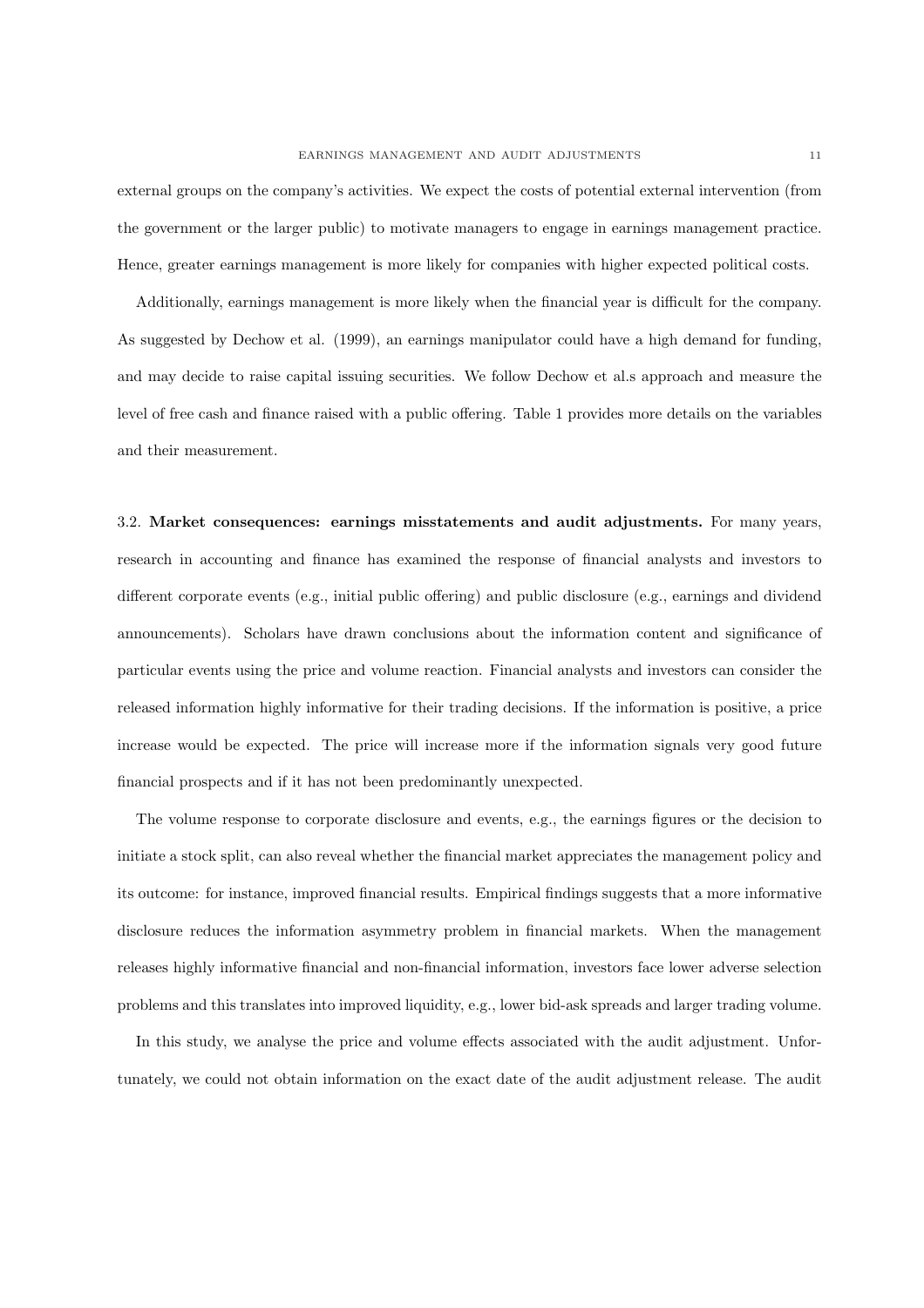reports and related adjustments comprise the annual report, which is often made public on a certain date. We do not have information on this date, which does not allow us to examine the price and volume change around the release date of the annual reports. Following other empirical studies, we focus instead on the long-term price effects. The short-term price response reveals the degree of surprise. The long-term price effect, measured by returns or cost of capital, however, can help us draw conclusions on the true market price of untruthful disclosure. Earnings manipulators could face worse conditions on the capital market, for instance through higher interest rates or higher cost of capital, when financial analysts and investors doubts the quality of their mandatory and voluntary disclosure.

We focus on the long-term price and volume effects from earnings manipulation revealed through audit adjustments. We first examine whether earnings manipulations have a significant effect on the price and trading volume. Then we relate the market returns to the audit adjustments and their size.

## 4. Sample selection

A number of empirical studies focus on earnings management that was alleged or detected (Feroz, Park and Pastena, 1991; Dechow, Sloan and Sweeney, 1996). These studies examine cases of earnings management using a special sample, namely companies under investigation by the U.S. SEC for earnings manipulation. Legal prosecution by the responsible authorities involves more extreme cases of earnings management, which was of interest in those studies. In contrast to the allegation studies, the audit-adjustment approach uses a more representative sample of companies, which allows researchers to conclude, among other things, how likely it is that management attempted to misstate earnings and whether an adjustment was required by the auditor.

We adopted the audit-adjustment approach with the purpose of distinguishing the profile of a company with earnings misstatements that were corrected by the auditor and to measure the capital market costs of this audit adjustment. We intend to capture the frequency and magnitude of earnings manipulations and related audit adjustments in large and highly traded companies on the stock exchange in Spain;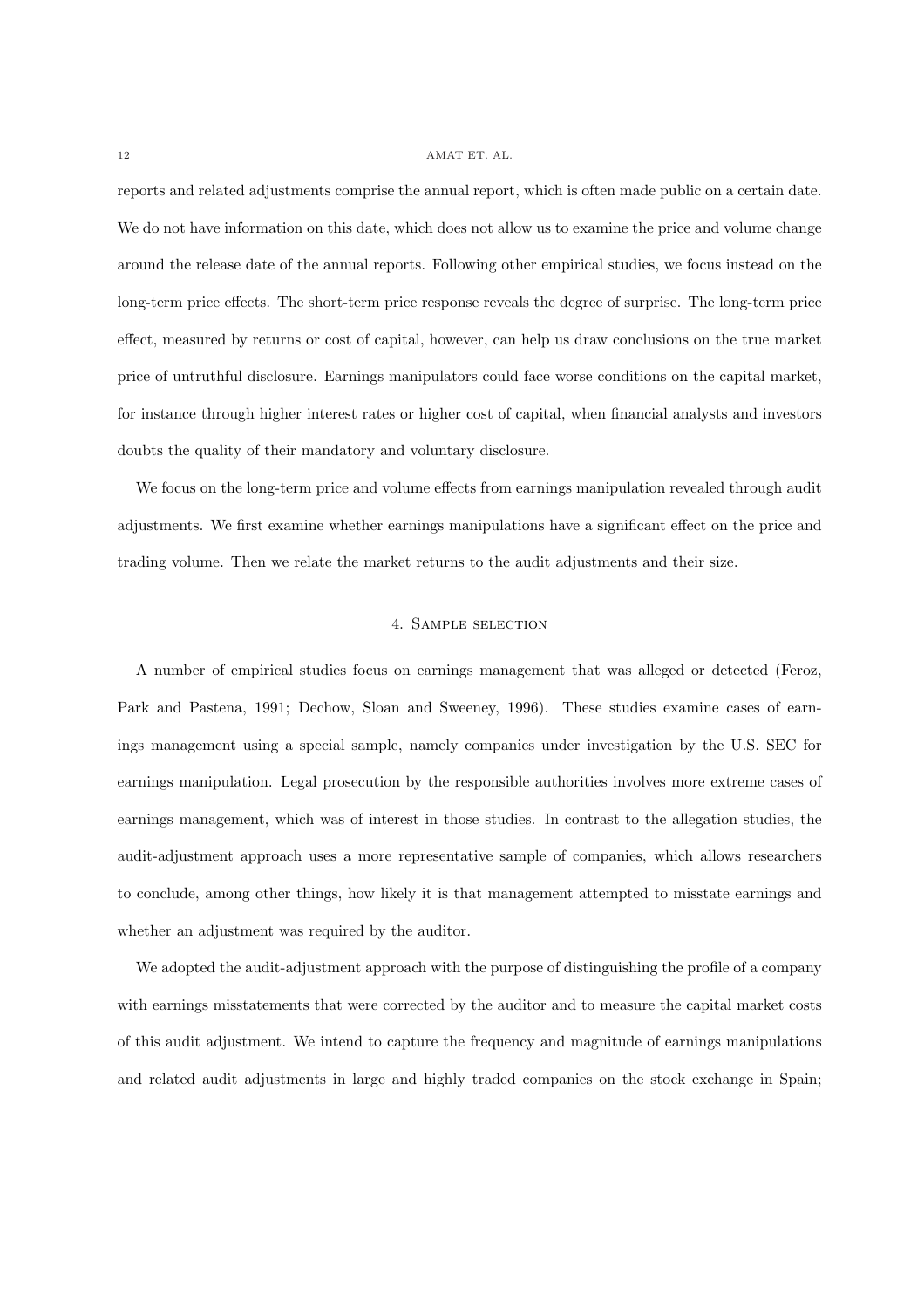thus, we decided to focus on those companies that previously or still constitute the benchmark stock market index of the Madrid Stock Exchange, IBEX 35, for the 1997-2004 period. Companies with the highest trading volume in euros over the previous six months are chosen for inclusion in the index, provided that the average free float market capitalisation of the stock is at least 0.3% of the total market capitalisation of the index, which was 527.6 billion euros in 2007. Hence, our sample is comprised of large cap companies whose adjustments in consolidated financial statements were required by the Big 4 auditors. We examined the annual reports of 42 companies during the 1997-2004 period, i.e., 336 audited reports (75 earnings misstatements). In the consolidated and unconsolidated financial results, we focused on earnings manipulations that were corrected with audit adjustments and manually collected this information. To relate the audit adjustments to the profile of the company, we obtained information on the possible determinants of earnings manipulation (the "motivation" variables), as defined in previous literature, from Thomson Datastream. We used the same source to collect information about the market reaction, or the "consequence" variables. Table 1 presents details on the variable definitions, predicted signs, and Thomson Datastream mnemonic.

We would like to clarify the terminology used in this study. When we discuss audit adjustments, we refer to adjustments introduced by external auditors, i.e., audit firms in the case of non-financial companies and the central bank in the case of index constituents from the financial sector. Later we related the magnitude of an audit adjustment to the profile of a typical earnings manipulator. In our sample there are companies which disclose audits adjustments for 2-3 consecutive years. However, we also have earnings misstatements corrected by the audit firm in a particular company for a particular year. In our discussion, we name the management of these companies in these period "earnings manipulators".

- Table 1 about here -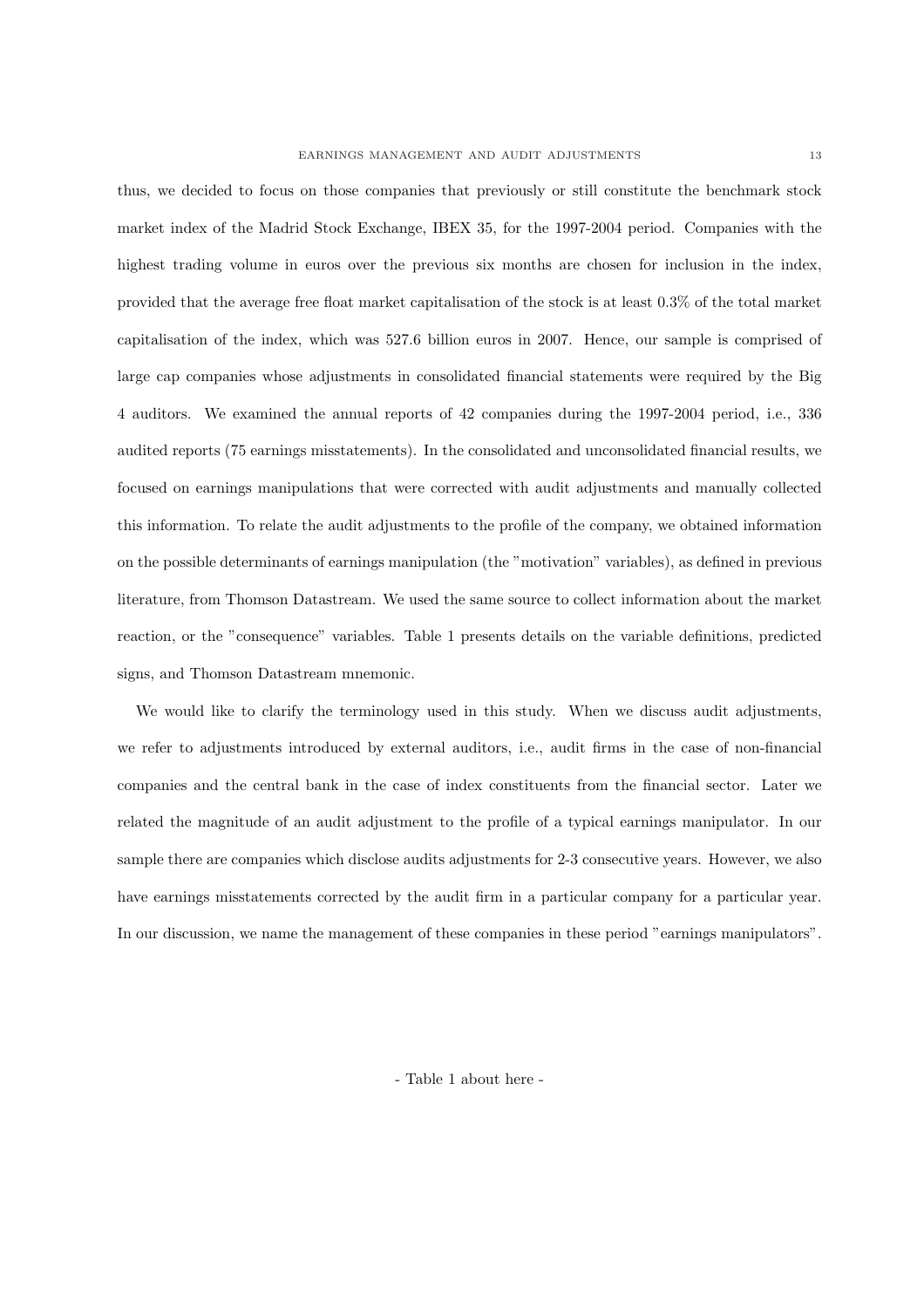#### 5. Results

5.1. A profile of an earnings manipulator with audit adjustments. Table 2 presents how likely, how often and how large earnings misstatements could be in our sample of IBEX 35 companies. The summary statistics suggest that it is more likely we will find an earnings overstatement than an earnings understatement. Prior research suggests that earnings understatements may help a manager change earnings expectations of financial analysts and investors and that they are more likely to occur around certain corporate events (e.g., CEO changes). We could not relate earnings understatements to important corporate news and in this study we only suggest that overstatements are more prevailing in our index sample.

#### - Table 2 about here -

Table 2 also presents how often an investor can find overstated earnings in the financial reports of representative companies of the Spanish financial market. Although in 1997 only 7% of all companies misreported their financial results, in 2001 and 2002 earnings management practice seems to have been more popular; about 40% of the sampled companies had an audit or other adjustment to their reported earnings. Moreover, the misstatement is far from insignificant. We use a popular measure to conclude on the materiality of this misstatement and consider it material when it is larger than 5% of total assets or of reported earnings without the audit adjustment. Descriptive results shows that a predominant part of earnings misstatements are material, and that earnings would have been on average about 30% lower if managers would not have been engaged in earnings management. In 2001, for instance, 4 out of 10 companies manipulated their financial performance; 9 out of 10 earnings misstatements were material and earnings would have been about 70% larger if external auditors - an audit company or the Central bank - did not adjust these attempts of earnings management.

Empirical findings of Table 2 reveal that public companies in the main market benchmark in Spain attempted to mislead financial market participants predominantly with overstated earnings. However,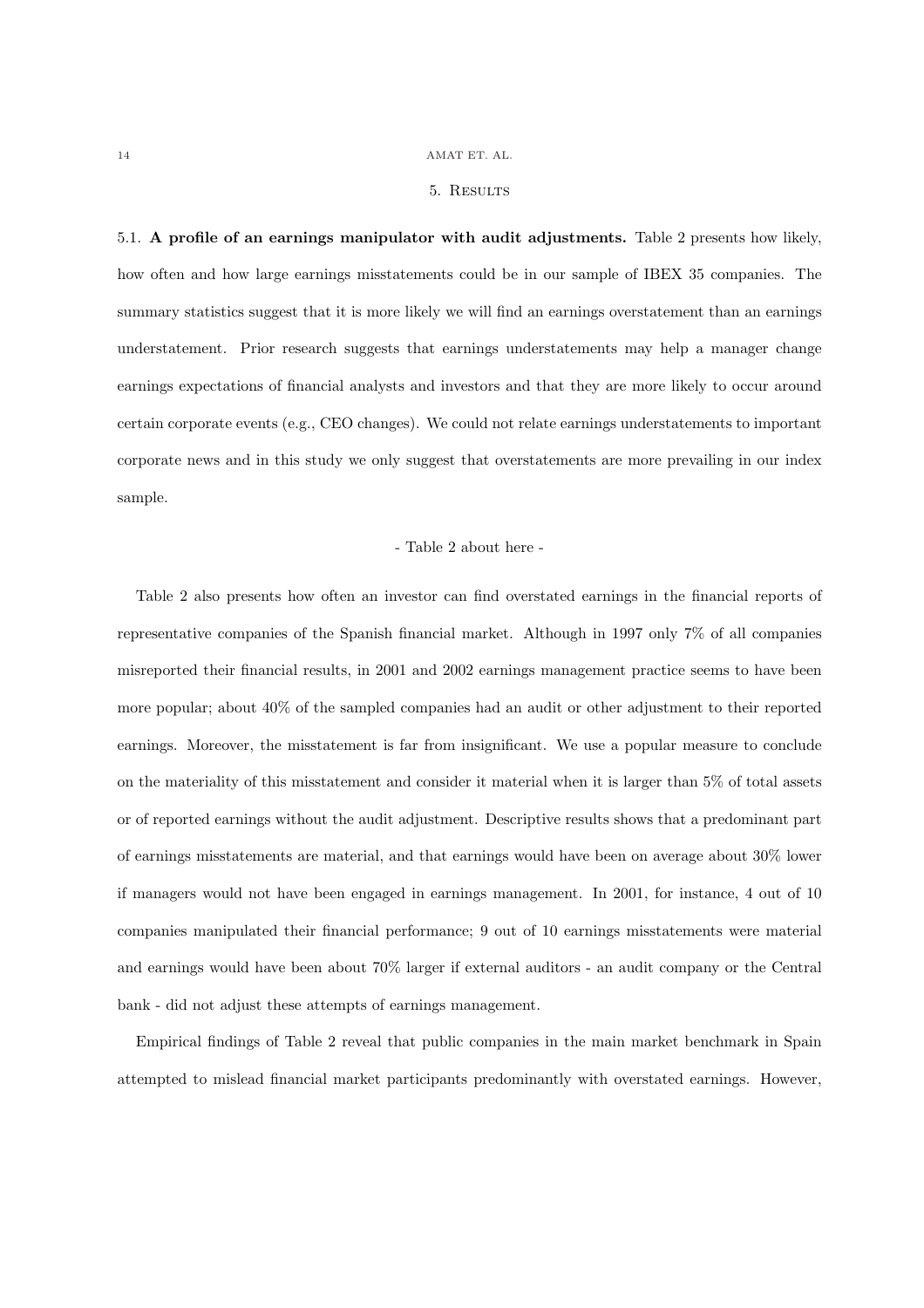how is this related to the typical profile of an earnings manipulator and how predictable is an audit adjustment? It could be that investors expect misstated earnings, especially if reporting that a company experienced financial difficulties. Then, the adjustment introduced by external auditors should not be a surprise and the price response to this adjustment should not be significant.

Table 3 presents our findings on how typical the financial profile of an earnings manipulator is that constitutes the main market benchmark in Spain. We summarize six determinants of earnings management, as defined in Table 1, and conclude on the significant difference between earnings manipulators and other index constituents without earnings adjustments in a particular year. Additionally, we examine two popular financial ratios, namely earnings per share and the book-to-market ratio, to distinguish the profile of a company misreporting its financial performance. A positive difference across groups in this comparison verifies that a certain ratio, a determinant of earnings manipulations, has a lower value for earnings manipulators.

## - Table 3 about here -

Empirical findings in Table 3 (Panel A) confirm that financial analysts and investors may be able to foresee an earnings misstatement if they carefully examine some financial ratios. Earnings manipulators are less likely to pay dividends; on aggregate, their dividends paid are about 0.06% of total assets. In contrast, index constituents without audit adjustments pay either larger dividends or more often; the ratio of dividends paid to total assets is about three times larger for them, i.e., dividends paid are 1.7% of total assets. Additionally, the leverage ratio may also signal that the probability of earnings misstatement is higher. Findings are consistent with previous literature that managers are likely to misstate financial results when leverage increases. Earnings manipulators are more leveraged than other index constituents without audit adjustments and the difference between the two groups is significant (at the 5% level). Debt comprises 80% of total assets for earnings manipulators; leverage is significantly lower if the company does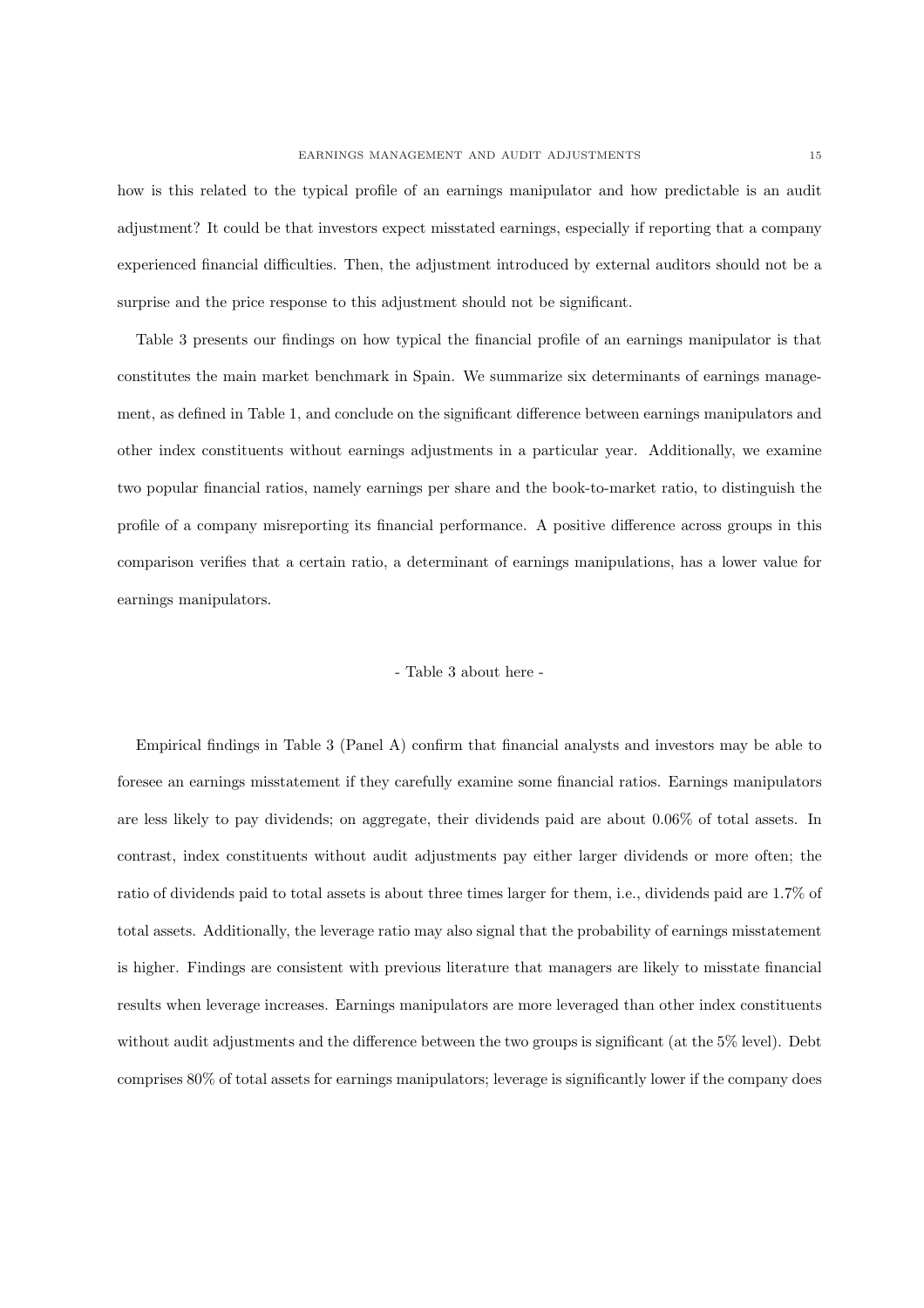not misreport financial performance before an external auditor corrects it with an adjustment (leverage ratio of 0.63).

We may also expect earnings manipulations when sales are lower. Management can increase reported earnings using discretionary accruals and an auditor may intervene to correct for this misstatement. Findings confirm that earnings manipulators have significantly lower revenues when external auditors correct for possible misreporting. Sales are about 26% of total assets for earnings manipulators; the level of revenues is significantly larger for other index constituents (about twice as large, 52% of total assets). As earnings are predominantly overstated, market participants can expected management to misreport financial performance using income-increasing, discretionary accruals. A more thorough test is required to draw conclusions on the size of discretionary accruals when managers engage in earnings management.

Lower sales may explain not only the lower dividends pay by the earnings manipulator, but also suggest an explanation of a lower level of free cash available for debt repayment or investment projects. Findings suggest that the level of free cash is lower for index constituents with audit adjustments; the difference, however, is not significant. In contrast to other empirical studies, our findings suggest that the management of IBEX 35 companies do not engage in earnings management predominantly because of their need for funding. The funds raised in public offering are not significantly lower for earnings manipulators. It could be that financial analysts cannot distinguish between manipulated and nonmanipulated financial results. This would explain why earnings manipulators can raise funds that do not significantly differ from other index constituents without audit adjustments. Further tests are necessary, however, to conclude if this is a sign of mispricing.

Panel B of Table 3 contains results on the correlation between the size of the audit adjustment ("Magnitude") and the financial determinants of earnings management. As predicted, the association between an audit adjustment and the six financial ratios is positive. Larger adjustments are more likely when the agency and political costs are higher. Along with an increase in the leverage ratio, we can expect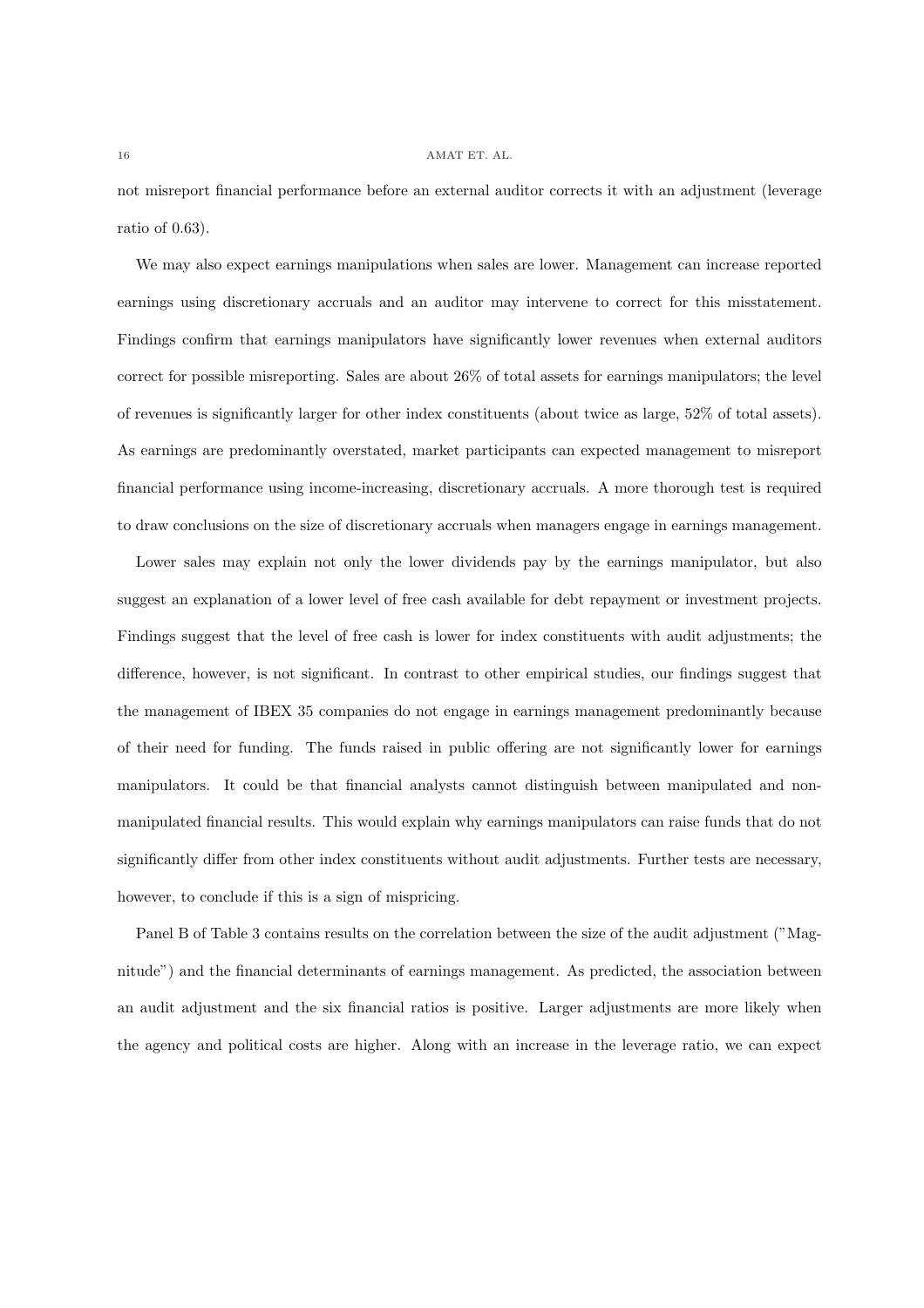an increase in earnings misstatement, as measured by the size of the audit adjustment (i.e., correlation 0.071). More leveraged companies also are more likely to have larger earnings manipulations (i.e., correlation between leverage and magnitude: 0.118). Larger index constituents not only have larger political costs, as suggested in previous literature, but also larger audit adjustments. Findings suggest that larger companies are most likely to engage in earnings management, which is confirmed by the positive effect of political costs. Large companies also attract more attention from the media and analysts, which may affect a manager's decision to misstate reported accounting income; our empirical results, however, suggest that if this is a factor it should not determine earnings management practice in our sample of IBEX 35 index constituents.

The correlation matrix also presents interesting findings about the relationship among selected determinants. Empirical results confirm that more leveraged companies pay less dividends and that part of the explanation could be the lower level of free cash. Additionally, perhaps because of the lower sales, managers have less free cash for their ordinary investment decisions. If management decided to raise funds with public offering in order to dispose of more free cash, the result was not satisfactory. The relation between free cash and finance raised is negative and suggests that a public offering does not increase the free cash that management can use to pay dividends or invest in new projects.

The correlation table can only suggest if there is a significant relation between the audit adjustment and selected variables. The regression analysis, however, can confirm if, for instance, leverage would influence the presence of audit adjustments and if its effect would differ from the size effect. Table 4 presents our estimates. We first run a logit regression where the focus is on the presence of audit adjustment (the dependent variable is a dummy variable equal to 1 when there is an adjustment, 0 otherwise). Then, we take into account that audit adjustments differ in magnitude. We consider the audit adjustment differences and estimate the expected increase in the value of audit adjustments as a results of a marginal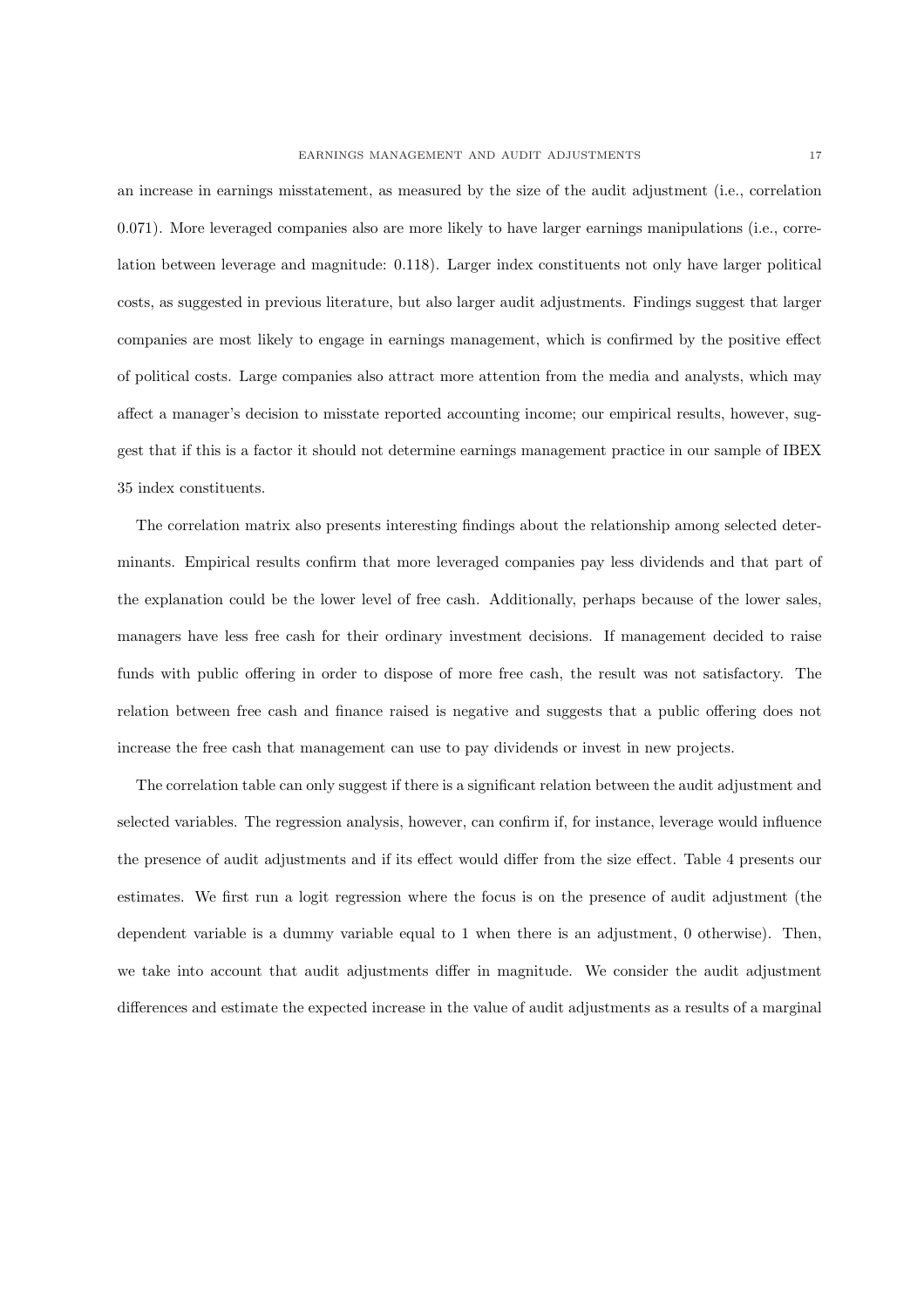change, for instance, in leverage and size (the dependent variable in the multivariate regression analysis is continuous, namely the value of the audit adjustment relative to the total assets).

To examine the robustness of estimates, we include in the estimation equation additional variables and compare the model performance and sign/significance of regression coefficients across models 1, 2 and 3. The difference between model 1 and model 2 is that the latter model includes year controls (a dummy variable for each year). The inclusion of the earnings-per-share and market value variables distinguish model 2 from model 3.

## - Table 4 about here -

Our findings confirm that the dividend cover affects the probability of finding misreported earnings. The regression coefficient is significant and negative, contrary to our predicted sign. It is still an open debate in empirical research whether the association between earnings management and dividends paid should be positive or negative. A negative relation suggests that earnings manipulators pay less dividends in comparison to their rivals with more truthful financial disclosure. It could be that financial constraints do not give the freedom to companies with earnings misstatements to signal their favorable financial prospects with a dividend pay. This would be a valid explanation of our finding. However, it could be that a peculiarity in the dividend data drives this findings. There are many companies that prefer to reinvest their retained earnings rather than pay shareholder dividends.

When we compare the results across estimation models, we find that the significant role of dividends paid in earnings management prediction disappears if we control for market size and earnings-per share. The size of the company, measured by the market value, becomes significant. Large companies are more likely to pay dividends, which would explain our finding. The effect of dividends paid that we document in models 1 and 2 is simply captured in the size effect. In our sample, large companies are more likely to engage in earnings management. As previous studies argue, political costs could be behind this positive association.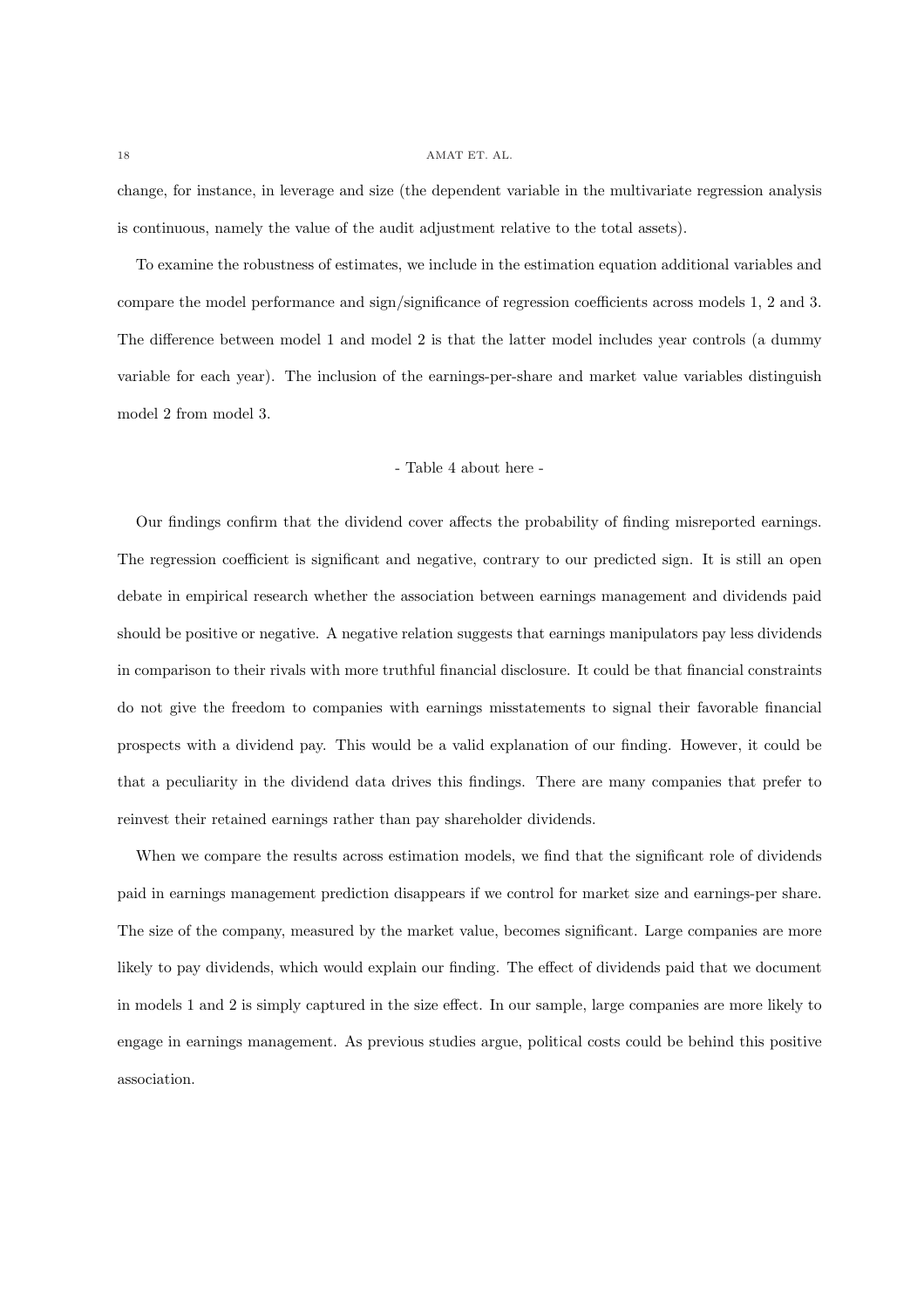In the logit regression, we estimate how selected determinants would affect the probability of finding earnings misstatements and audit adjustments. To conclude on the relative importance of these determinants in the earnings management practice, we obtain estimates from the multivariate regression analysis. We have information on the actual size of audit adjustments and use this valuable information in the multivariate regression.

As predicted, we have a positive association between our set of dependent variables. The negative regression coefficient before finance raised and ex ante finance is not statistically significant. The relation between the magnitude of audit adjustment and dividends paid is not significant but positive, as documented in other studies (in contrast to the results obtained with the logit estimation procedure). In the eight-factor estimation model (model 3) only the size of sales explains any variance in the magnitude of audit adjustments. The sales effect differs from the size effect, as measured by the market value of a company. After controlling for dividends paid, leverage, profitability and finance, we can conclude that companies with higher sales are more likely to have larger audit adjustments.

The overall performance of our logit estimations significantly improves from model 1 to model 3. Our eight determinants of earnings management explain a large fraction of observed earnings misstatements that have been corrected with audit adjustments (i.e., the pseudo  $R^2$  increases from 17.1% in model 1 to 29.5% in model 3). We document the same trend after comparing the predictive properties of the multivariate regression estimates. The explained variance, measured by adjusted  $R^2$  consistently increases over the models. The eight-determinant model (model 3) explains about 10% of the variance in audit adjustments in our sample.

5.2. The price of audit adjustments. We examine the relation between the audit adjustment and the observed price effect on financial markets. Table 5 compares the change in price and traded volume across the two groups (earnings misstatements versus reported earnings without audit adjustments). Earnings manipulators have significantly lower market price and larger trading volume. It could be that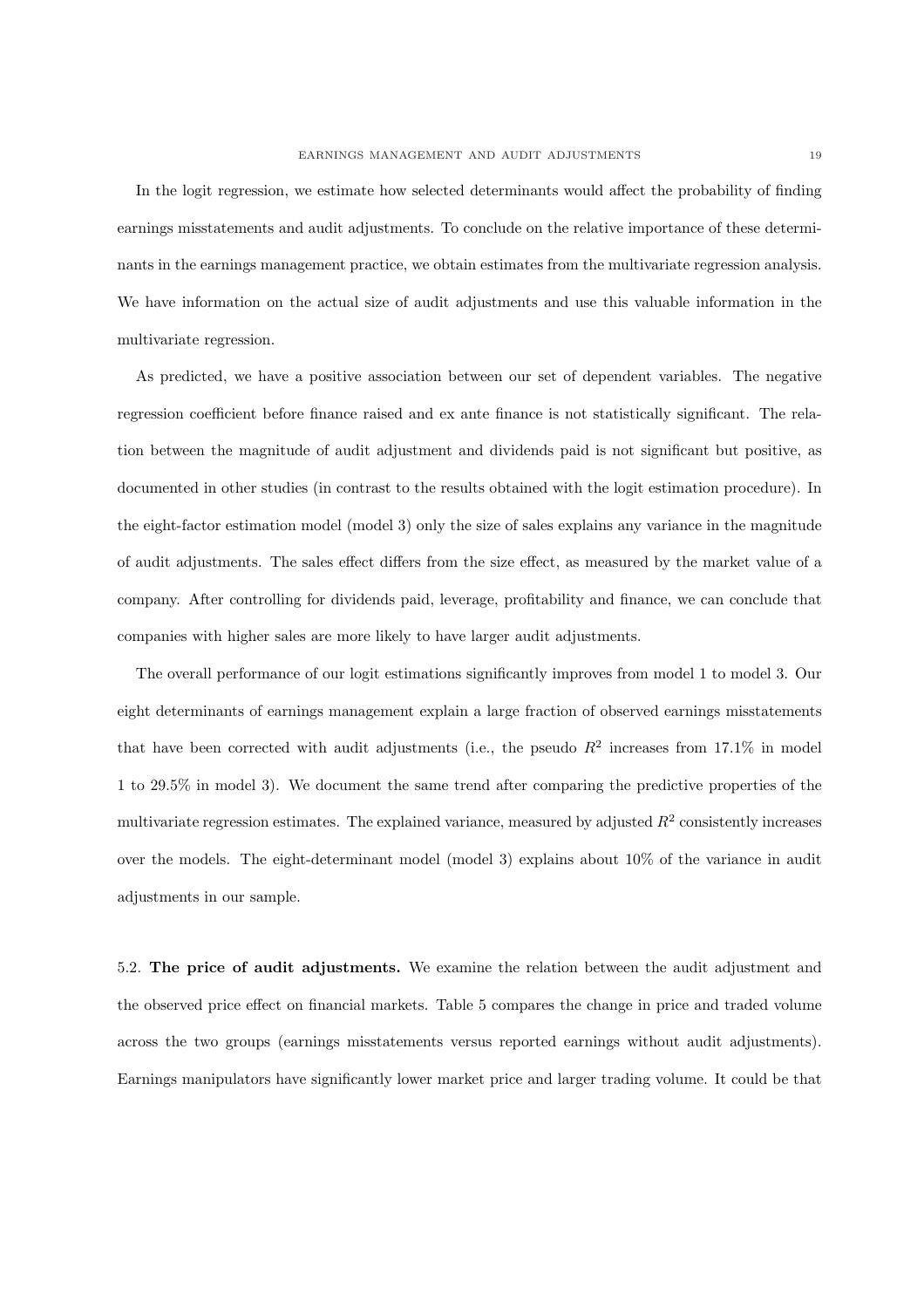the management engage in earnings management to mislead investors about future prospects of their company. However, it seems that these attempts do not lead to the desirable result, i.e., a higher price.

## - Table 5 about here -

Descriptive statistics also suggests that the mean change in traded volume is significant across the groups. Previous literature suggests that a decrease in information asymmetry, which could be a result of more informative financial numbers for stock valuation decisions, would explain an increase in trading volume. Further empirical tests are necessary to conclude on whether there is a significant association between the market liquidity and audit adjustments. We can only document this significant difference and suggest that earnings manipulators have large trading volume. A plausible explanation would be that investors' disagreement around the true financial situation of a company with audit adjustments could also drive this large trading.

Table 6 contains our regression results. We estimate the association between stock returns and the magnitude of an audit adjustment. Contrary to our expectation, a decrease in the adjustment is associated with a decrease in realized market returns. This positive association remains significant even if we control for changes in trading volume (i.e., changes in stock returns as a result of liquidity effects), as the comparison between our models 1 and 2 reveals. If we consider that the year effect can also explain this relation (model 3), the marginal effect of an audit adjustment on stock returns (i.e., the regression coefficient) slightly decreases but still remains significantly different from zero. This positive association between earnings misstatement, measured with the size of audit adjustments, and subsequent stock returns is consistent with the possible earnings mispricing. If investors do not take into account that earnings numbers are overstated, as it turns to be, then their valuation models would provide more favorable estimates of the future financial prospect of a company. Hence, we would find market mispricing, i.e., a price that is high and its level cannot be explained with the fundamentals. To conclude on this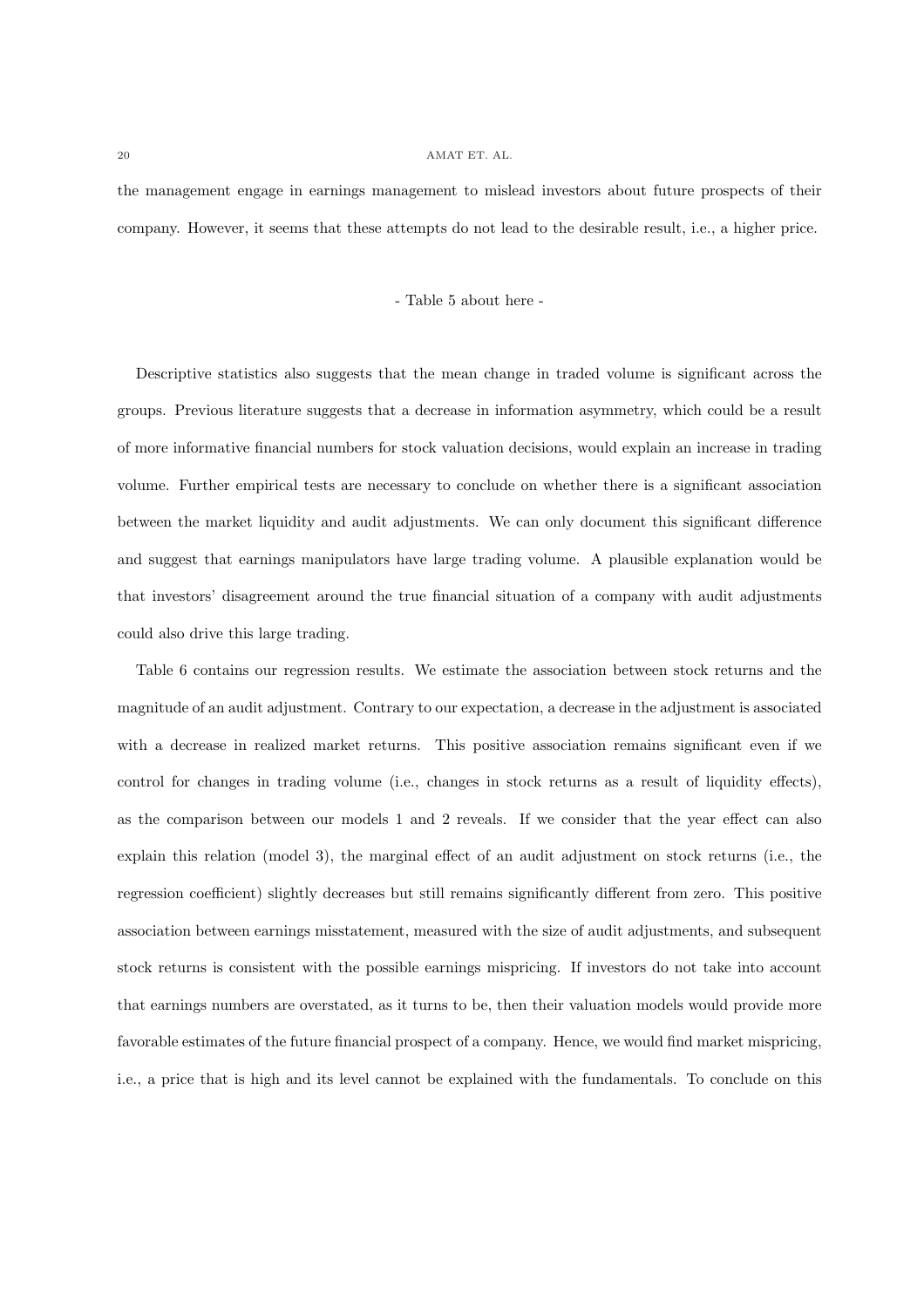possible mispricing, further checks are necessary. Future research may clarify if an arbitrager can correct for this mispricing and, if an arbitrage strategy is efficient, why he does not execute it.

## - Table 6 about here -

### 6. Conclusions

Empirical research confirms that the auditing process could be an efficient device under some circumstances and recognizes that our estimates of the usefulness of audit reports are unavoidably biased (e.g., because of a client's anticipation of the auditing process). This empirical study supports the significant role of auditors in the financial market, in particular in the prevention of earnings management practice. We examine on earnings misstatements and manually collected audit adjustments using a sample of past and current constituents of the benchmark market index in Spain, IBEX 35. (1997-2004 period, 42 companies, 336 annual reports, 75 earnings misstatements). Our findings confirm that companies more often overstate than understate their earnings and that the overstatement is not only large but also material in almost all the cases. We document a large number of material misstatements in 2001, when 4 out of 10 companies manipulated their financial results ( earnings would have been about 70% larger if external auditors did not adjust these attempts of earnings management).

Additionally, we relate audit adjustments to selected financial characteristics which, as previous literature suggests, can explain earnings management (e.g., leverage and sales growth). We confirm that an investor may foresee earnings misreporting, as manipulators have a similar profile (e.g., more leveraged and with lower sales). However, we argue that he may find valuable information in the audit report, as the magnitude of an adit adjustment reveals how large earnings misstatement are. Our findings confirm that the magnitude of an audit adjustment depends, other things constant, on annual revenues and free cash levels.

Moreover, we also examine how the audit adjustment relates to the observed market price, trading volume and stock returns. Our findings are that earnings manipulators have a lower price and larger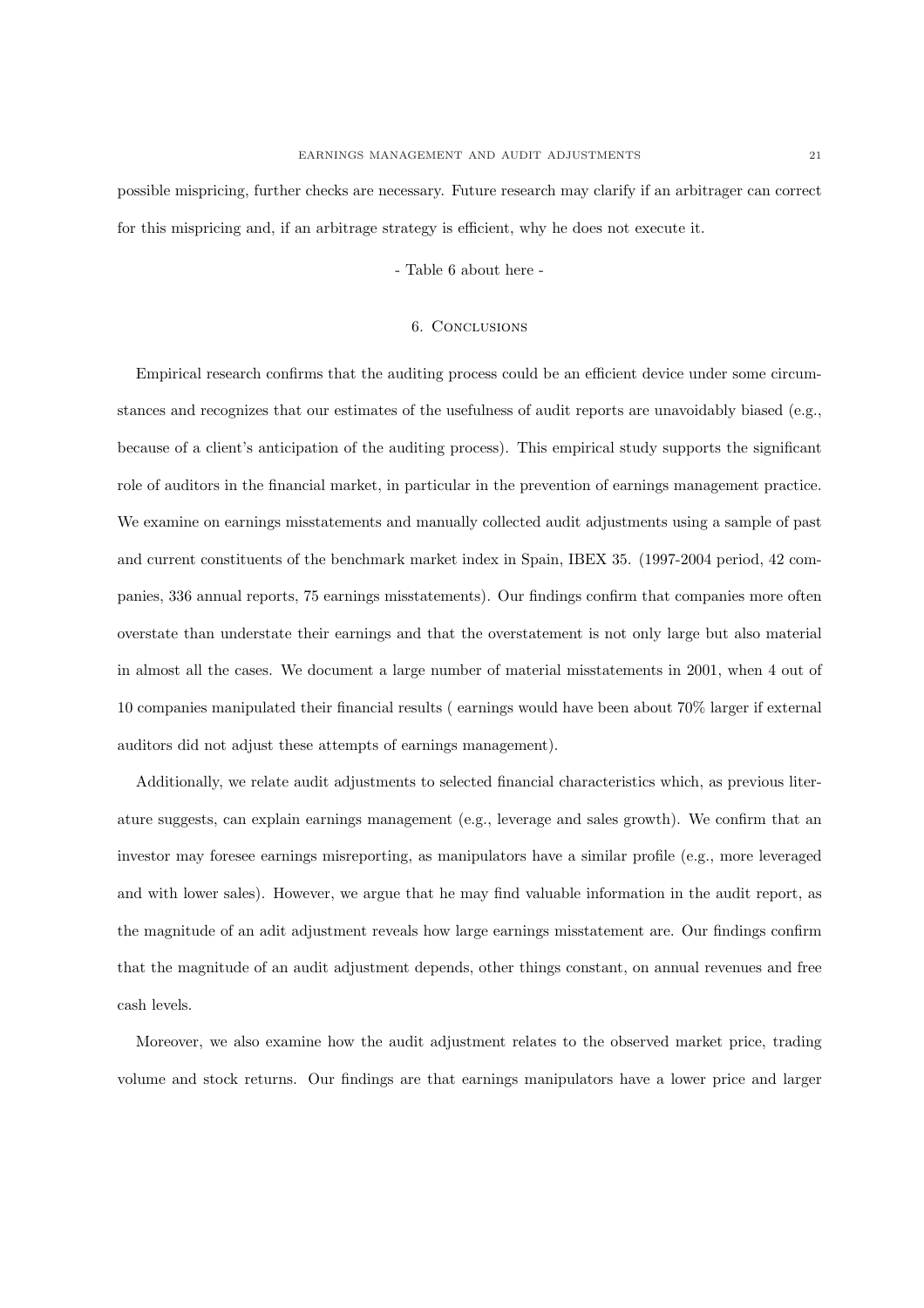trading volume compared to their rivals. Their returns are positively associated with the magnitude of earnings misreporting, which is not consistent with the possible pricing of audit information.

Several issues connected to the positive relation between the audit adjustment and stock returns deserve further attention. The audit adjustment verifies that the management attempted earnings management. Hence, the positive relation is consistent with earnings mispricing. However, the adjustment also corrects for the reporting bias and, as a result, certifies that the adjusted earnings are more conservative and truly reflect the financial position of a company. Thus, this may also explain the unexpected significant positive association between the audit adjustment and stock returns. Further empirical tests are necessary to conclude on the investor's positive perception of audit adjustments. There are various measure of earnings quality which, once obtained, could be related to the audit reports and related adjustments.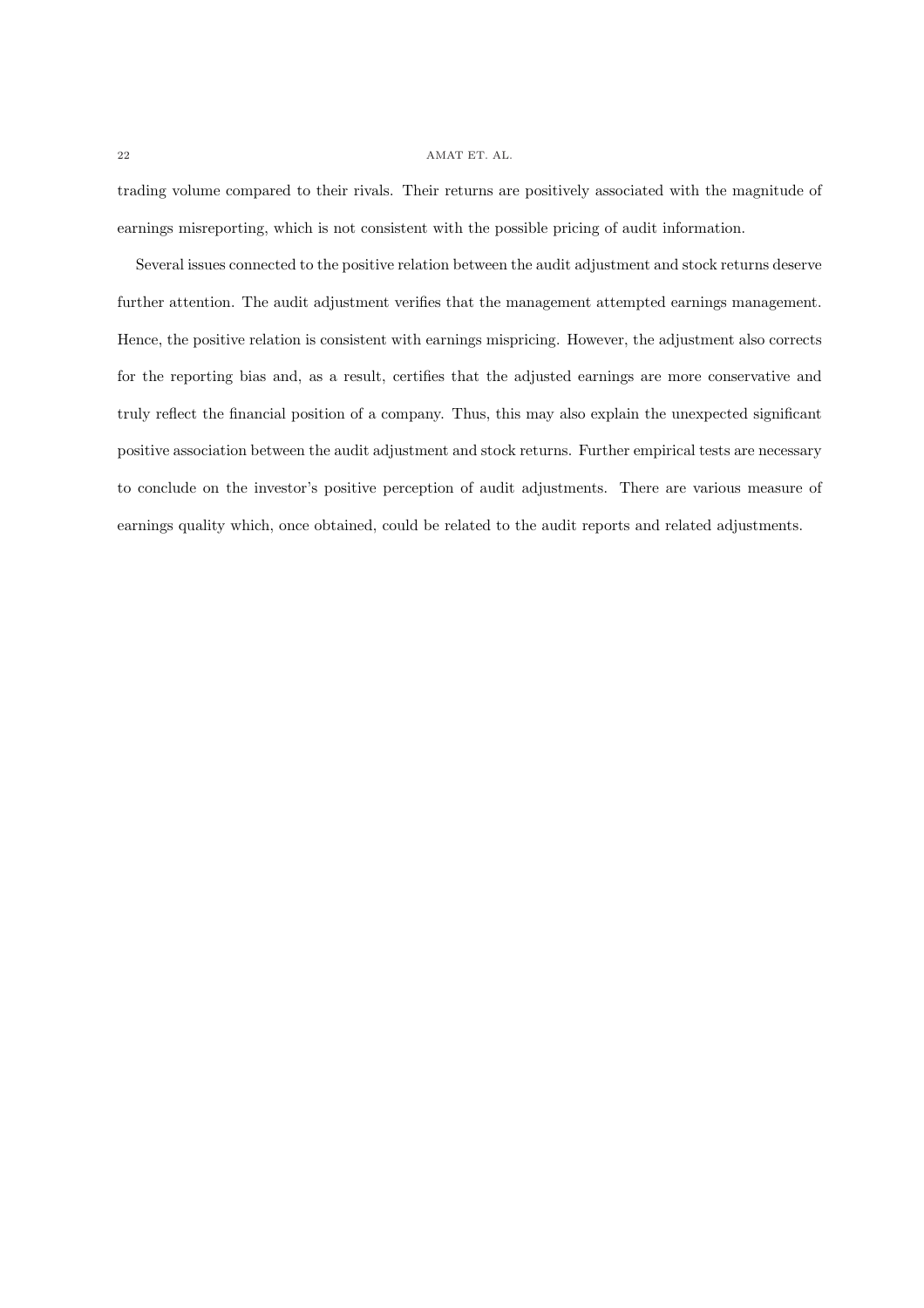#### **REFERENCES**

Beattie, V., S. Brown, D. Ewers, B. John, S. Manson, D. Thomas, and M. Turner. 2002. "Extraordinary Items and Income Smoothing: A Positive Accounting Approach." Journal of Business Finance and Accounting, vol. 21, no. 6: 791-811.

Beneish, M. 1997. "Detecting GAAP Violation: Implications for Assessing Earnings Management Among Firms with Extreme Financial Performance." Journal of Accounting and Public Policy, vol. 16: 271-309.

Cahan, S. 1992. "The Effect of Antitrust Investigation on Discretionary Accruals: A Refined Test of the Political Cost Hypothesis." Accounting Review, vol. 67: 77-95.

Christie, A. 1990. "Aggregation of Test Statistics: An Evaluation of the Evidence on Contracting and Size Hypotheses." Journal of Accounting and Economics, vol. 12, no. 1: 15-36.

Choi, S., and D. Jeter. 1992. "The Effects of Qualified Audit Opinions on Earnings Response Coefficients." Journal of Accounting and Economics, vol. 15, no. 2-3: 229-247.

Craig, R., and P. Walsh. 1989. "Adjustments For 'Extraordinary Items' In Smoothing Reported Profits of Listed Australian Companies: Some Empirical Evidence." Journal of Business Finance and Accounting, vol. 16, no. 2: 229-245.

Dechow, P., R. Sloan, and A. Sweeney. 1996. "Causes and Consequences of Earnings Manipulation: An Analysis of Firms Subject to Enforcement Actions by the SEC." Contemporary Accounting Research, vol. 13, no. 2: 1-47.

Defond, M., and J.Jiambalvo. 1994. "Debt Covenant Violation and Manipulation of Accruals." Journal of Accounting and Economics, vol. 17: 145-176.

Dodd, P., N. Dopuch, R. Holthausen, and R. Leftwich. 1984. "Qualified Audit Opinions and Stock Prices." Journal of Accounting and Economics, vol. 6: 3-38.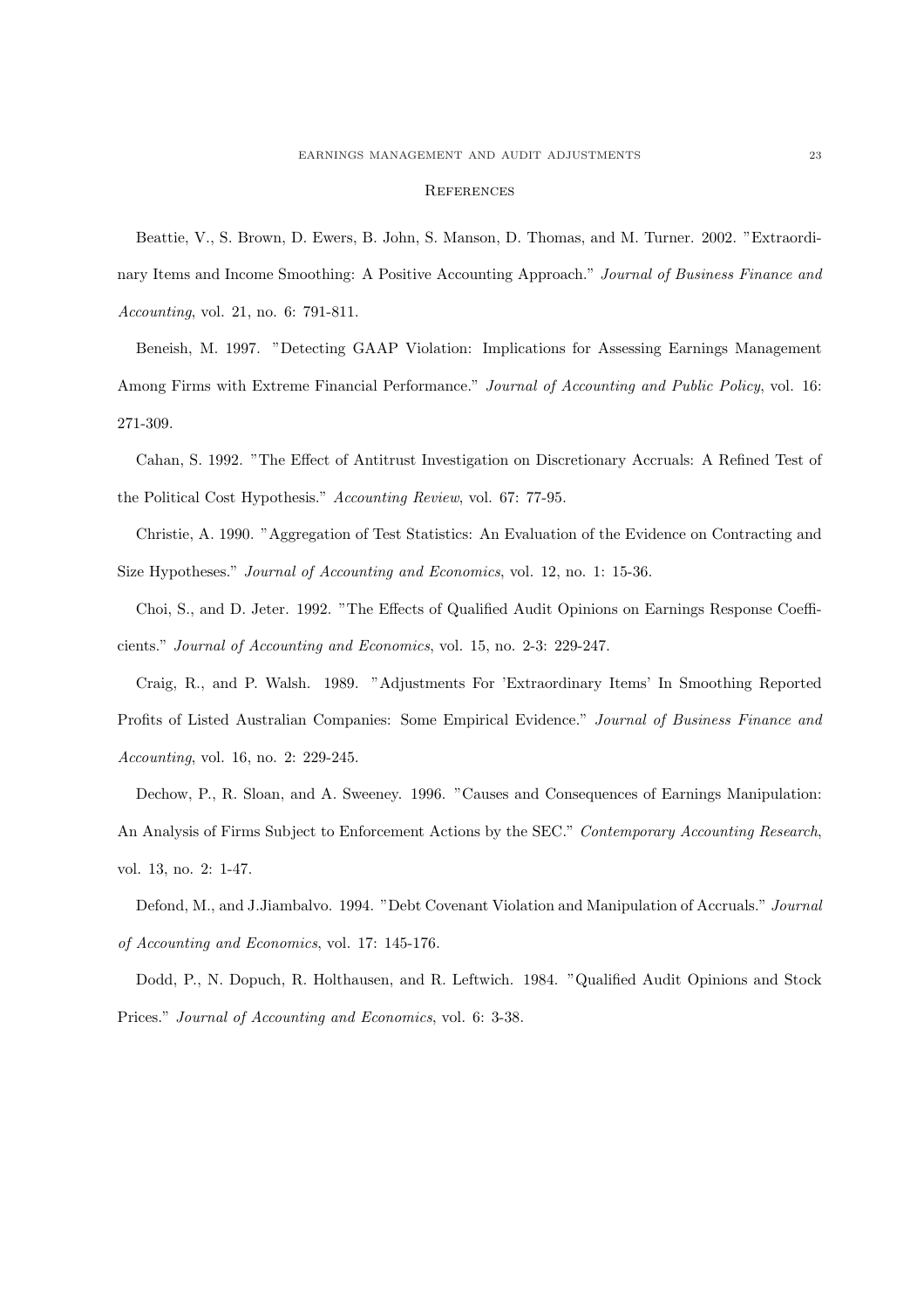Dopuch, N., R. Holthausen, and R. Leftwich. 1986. "Abnormal Stock Returns Associated with Media Disclosures of 'subject to' Qualified Audit Opinions." Journal of Accounting and Economics, vol. 8: 93-117.

Feroz, E., K. Park, and V. Pastena. 1991. "The Financial and Market Effects of the SEC's Accounting and Auditing Enforcement Releases." Journal of Accounting Research, vol. 29: 107-142.

Firth, M. 1978. "Qualified Audit Reports: Their Impact on Investment Decisions." Accounting Review, vol. 53: 642-650.

Healy, P., and K. Palepu. 2001. "Information Asymmetry, Corporate Disclosure, and the Capital Markets: A Review of the Empirical Disclosure Literature." Journal of Accounting and Economics, vol. 31, no. 1-3: 405-440.

Healy, P., and J. Wahlen. 1999. "A Review of the Earnings Management Literature and its Implications for Standard Setting." Accounting Horizons, vol. 13, no. 4: 365-383.

Holthausen, R. 1981. "Evidence on the Effect of Bond Covenants and Management Compensation Contracts on the Choice of Accounting Techniques. The Case of the Depreciation Switch-back." Journal of Accounting and Economics, vol. 3, no. 1: 73-109.

Jones, J. 1991. "Earning Management During Import Relief Investigation." Journal of Accounting Research, vol. 29: 193-228.

Kasznik, R. 1999. "On the Association between Voluntary Disclosure and Earnings Management." Journal of Accounting Research, vol. 37, no. 1: 5781.

Kinney, W., and R. Martin. 1994. "Does Auditing Reduce Bias in Financial Reporting? A Review of Audit-Related Adjustment Studies." Auditing: A Journal of Practice and Theory, vol. 13, no. 1: 149-156.

Leftwich, R. 1981. "Evidence of the Impact of Mandatory Changes in Accounting Principles on Corporate Loan Agreements." Journal of Accounting and Economics, vol. 3, no. 1: 3-36.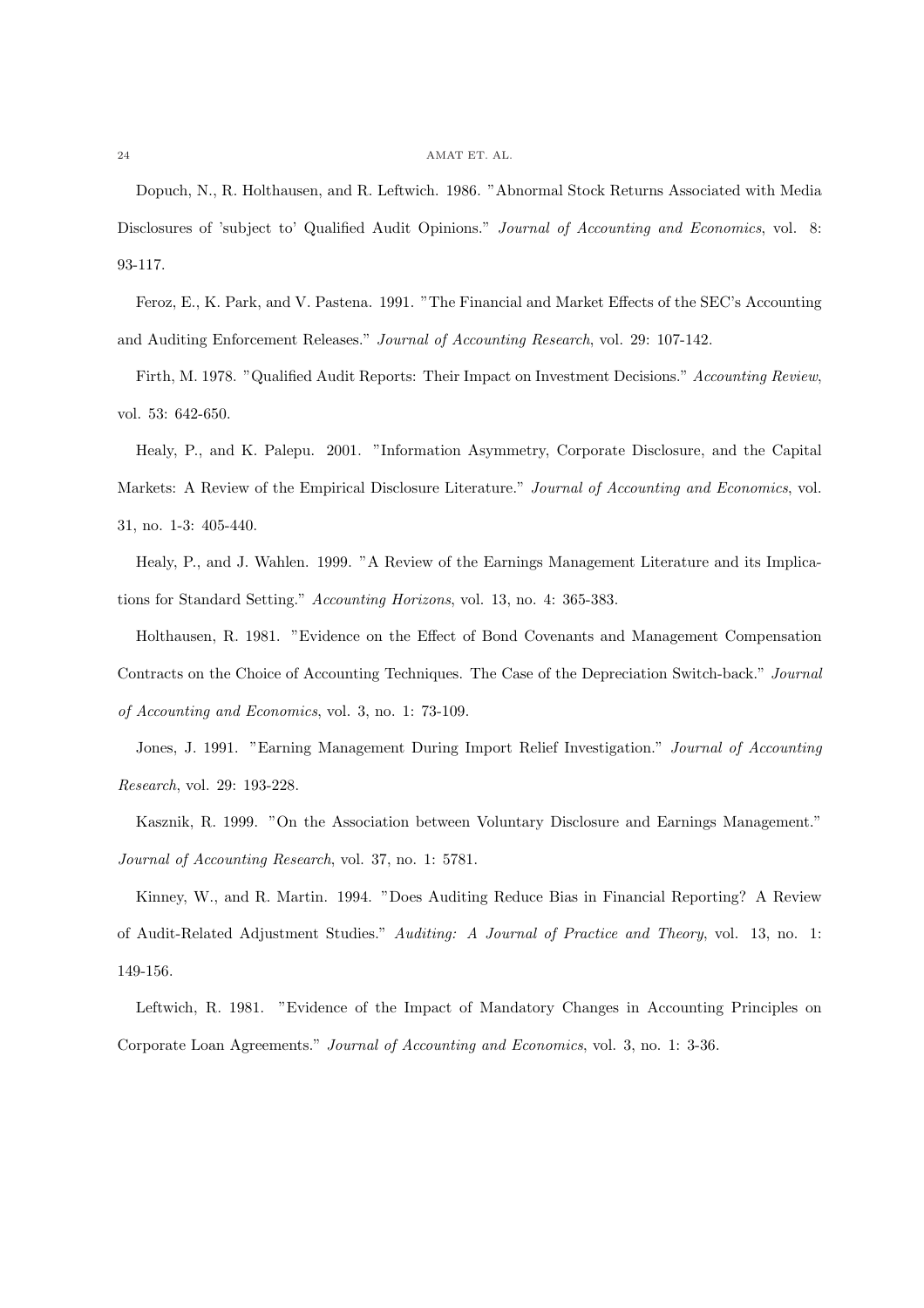Loudder, M., I. Khurana, R. Sawyers, C. Cordery, C. Johnson, J. Lowe, and R. Wunderle. 1992. "The Information Content of Audit Qualifications." Auditing: A Journal of Practice and Theory, vol. 11, no. 1: 69-82.

Nelson, M., J. Elliott, and R. Tarpley. 2002. "Evidence from Auditors about Managers' and Auditors' Earnings Management Decisions." Accounting Review, vol. 77: 175202.

Payne, J., and S. Robb. 1997. "Earnings Management: The Effect of Ex-ante Earnings Expectations." Working Paper, University of Oklahoma, Norman.

Sweeny, A. 1994. "Debt Covenant Violations and Managers' Accounting Responses." Journal of Accounting and Economics, vol. 17: 281-308.

Teoh, S., I. Welch, and T. Wong. 1998. "Earnings Management and the Long-Run Market Performance of Initial Public Offerings." Journal of Finance, vol. 53, no. 6: 1935-1974.

Wild, J. 1996. "The Audit Committee and Earnings Quality." Journal of Accounting, Auditing  $\mathcal C$ Finance, vol. 11, no. 2: 247-287.

Wright, A., and S. Wright. 1997. "An Examination of Factors Affecting the Decision to Waive Audit Adjustments." Journal of Accounting, Auditing & Finance, vol. 12, no. 1: 15-36.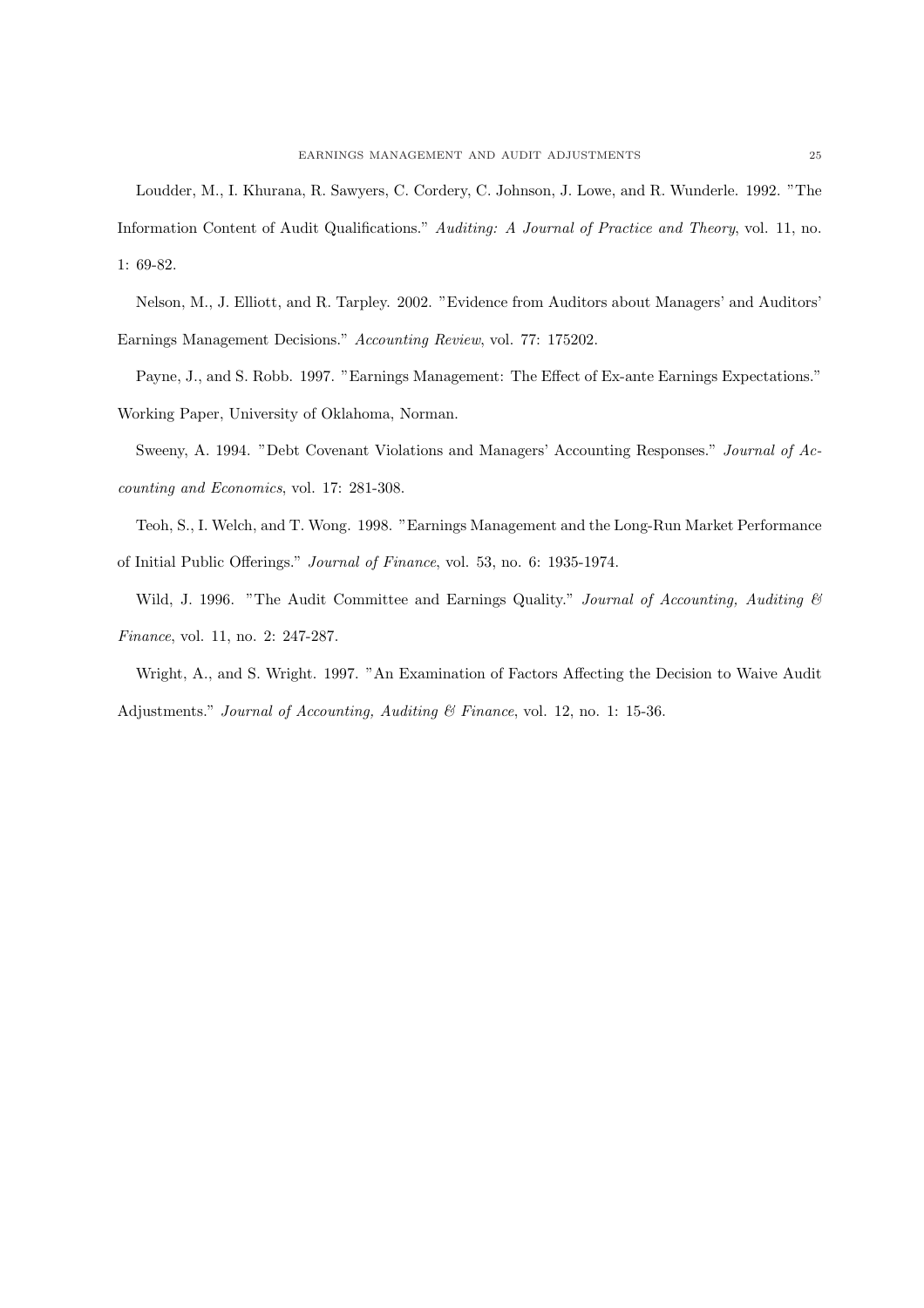| Variable           | Predicted sign/effect                                                           | Measure of:           | Definition and Data Source (Datastream mnemonic)                                                   |                                                                            |
|--------------------|---------------------------------------------------------------------------------|-----------------------|----------------------------------------------------------------------------------------------------|----------------------------------------------------------------------------|
| Motivation         |                                                                                 |                       |                                                                                                    |                                                                            |
| Dividend Cover     | positive                                                                        | Agency costs          | A ratio of net earnings to total dividends paid to shareholders                                    |                                                                            |
| Leverage           | positive                                                                        | Agency costs          | Total debt scaled by total assets (Datastream Thomson)                                             |                                                                            |
| Sales              | positive                                                                        | Political costs       | A company's sales, scaled by total assets                                                          |                                                                            |
| Ex ante finance    | positive                                                                        | Financial constraints | An ex ante measure a company's demand for funding;                                                 |                                                                            |
|                    |                                                                                 |                       | a dummy variable equals 1 if the company's free cash is less than 0.5, 0 otherwise.                |                                                                            |
|                    |                                                                                 |                       | Free cash variable is the difference between cash from operations                                  |                                                                            |
|                    |                                                                                 |                       | and the average capital expenditures, scaled by current assets                                     |                                                                            |
| Actual Issuance    | positive                                                                        | Financial constraints | Dummy variable equals 1 if the company issues securities                                           |                                                                            |
|                    |                                                                                 |                       | during the manipulation period, 0 otherwise.                                                       |                                                                            |
| Finance Raised     | positive                                                                        | Financial constraints | The average euro value of issued securities                                                        |                                                                            |
|                    |                                                                                 |                       | in the year of earnings manipulations corrected with audit adjustments;                            |                                                                            |
|                    |                                                                                 |                       | scaled by the market value of the company.                                                         |                                                                            |
| Consequences       |                                                                                 |                       |                                                                                                    |                                                                            |
| Stock price change | $negative$                                                                      |                       | The difference between the average price this year and the average price last year                 | Table 1 Determinants of Earnings Management: Definition and Predicted Sign |
| Bid-ask spread     | $\begin{aligned} \begin{aligned} \textit{negative} \end{aligned} \end{aligned}$ |                       | The difference between ask and bid price scaled by average price                                   |                                                                            |
| Volume traded      | negative                                                                        |                       | The difference between the average volume traded this year and the average volume traded last year |                                                                            |
|                    |                                                                                 |                       |                                                                                                    |                                                                            |

# $26$   $\,$  AMAT ET. AL.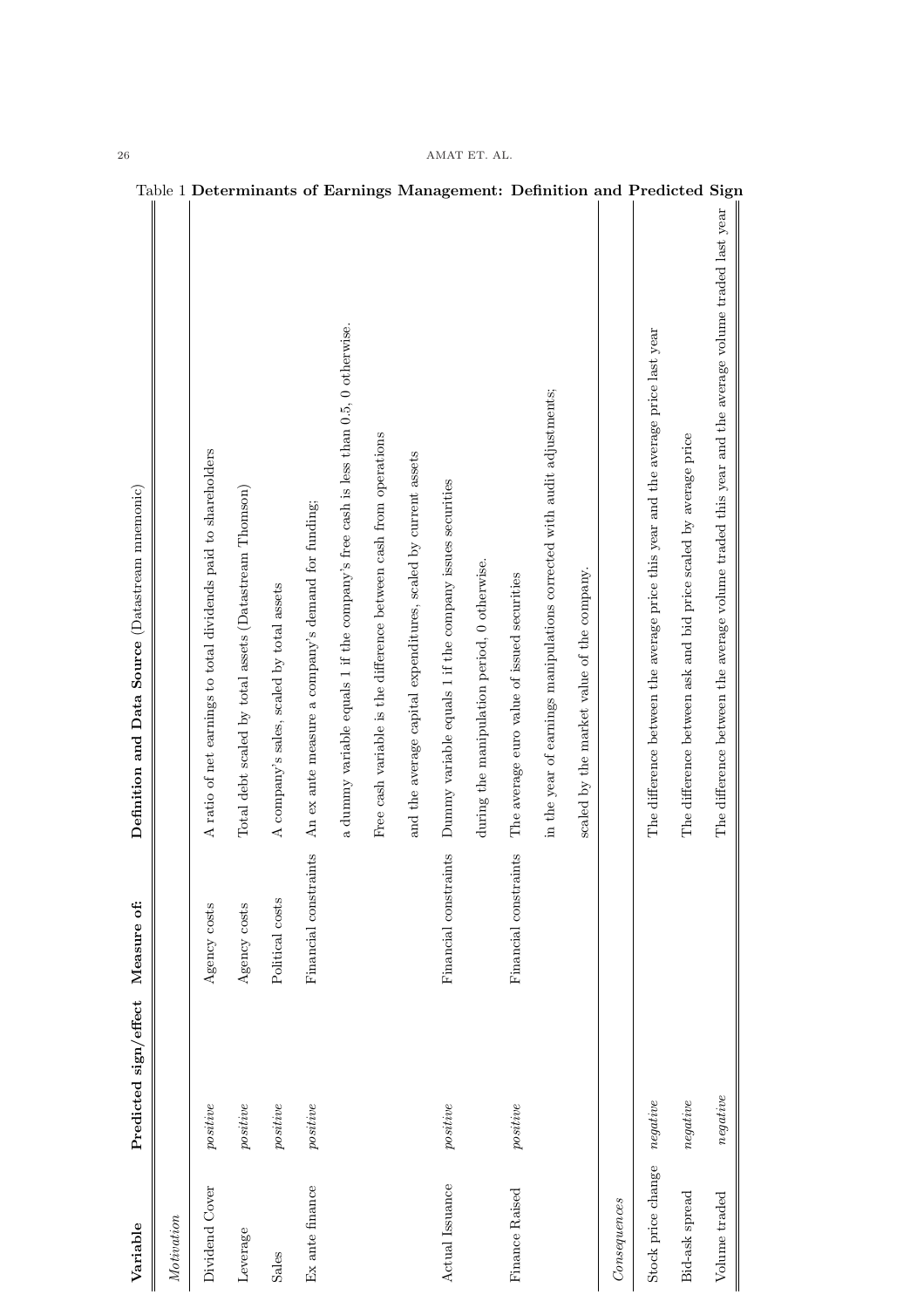## Table 2

## Earnings misstatements: summary

| Year           | Aggregate                          |                |                | Number of earnings errors <sup>b</sup> | Audits with errors <sup>c</sup> |                       | Average earnings |
|----------------|------------------------------------|----------------|----------------|----------------------------------------|---------------------------------|-----------------------|------------------|
|                | earnings <sup><math>a</math></sup> |                |                |                                        |                                 |                       | misstatements    |
|                |                                    | $\mathcal{O}S$ | $\mathit{US}$  | Ratio                                  | Nonzero                         | Material <sup>d</sup> |                  |
| 1997           | Overstated                         | $\overline{2}$ | $\mathbf{1}$   | $\sqrt{2}$                             | $7\%$                           | $100\%$               | $29\%$           |
|                |                                    |                |                |                                        | of the sample                   | of misstated earnings | of net earnings  |
| 1998           | Overstated                         | 8              | $\mathbf{1}$   | 8                                      | $21\%$                          | $100\%$               | $66\%$           |
| 1999           | Overstated                         | 6              | 3              | $\overline{2}$                         | $21\%$                          | 89%                   | $31\%$           |
| 2000           | Overstated                         | 12             | $\mathbf{1}$   | 12                                     | $31\%$                          | $77\%$                | 40\%             |
| 2001           | Overstated                         | 14             | 3              | 4.67                                   | $40\%$                          | 88\%                  | $71\%a$          |
| 2002           | Overstated                         | 14             | $\overline{2}$ | $\overline{7}$                         | $38\%$                          | 94%                   | 63%              |
| 2003           | Overstated                         | 6              | $\mathbf{1}$   | 6                                      | 17%                             | 57\%                  | $9\%$            |
| 2004<br>Notes: | Overstated                         | 1              | $\overline{0}$ |                                        | $2\%$                           |                       |                  |

<sup>a</sup> "Aggregate earnings" describes the direction of earnings misstatement in a particular year.

 $<sup>b</sup>$  Number of adjustments for earnings overstatement (OS) and understatements (US). The ratio is computed</sup>

as earnings overstatement to earnings understatement.

 $\epsilon$ . The percentage of companies in our sample with audit adjustment in a particular year.

 $d$  "Material" is larger than 5% of total assets.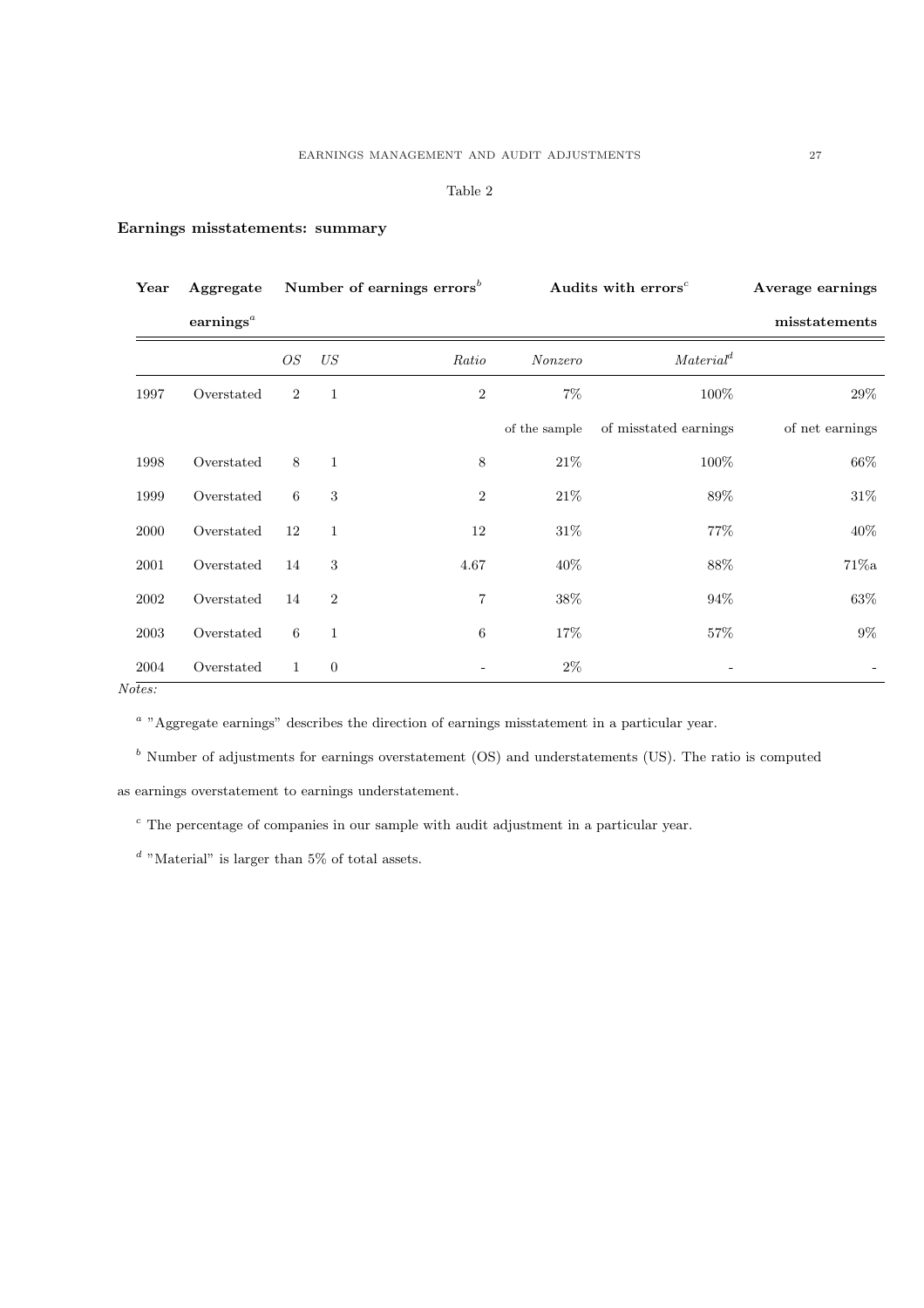# $28$   $\,$  AMAT ET. AL.

# Table 3

# Descriptive Statistics: Determinants of Earnings Management

Panel A: Descriptive statistics

|                                        | Mean  | St.Dev | Min      | Max      |          | Difference in the mean |
|----------------------------------------|-------|--------|----------|----------|----------|------------------------|
| Determinants of earnings manipulations |       |        |          |          | $T-test$ | $P-value$              |
| Dividend cover                         | 0.014 | 0.026  | 0.000    | 0.300    | 2.82     | 0.00                   |
| Leverage                               | 0.668 | 0.021  | 0.078    | 0.953    | 5.57     | 0.00                   |
| <b>Sales</b>                           | 0.468 | 0.406  | 0.009    | 1.960    | 4.07     | 0.00                   |
| Free cash                              | 0.125 | 0.813  | $-5.673$ | $-5.673$ | 0.67     | 0.51                   |
| Financed raised                        | 0.077 | 0.185  | 0.000    | 0.185    | 0.01     | 0.99                   |
| <i>Financial ratios</i>                |       |        |          |          |          |                        |
| Earnings per share                     | 0.873 | 2.001  | $-1.035$ | 30.650   | 1.43     | 0.15                   |
| Book-to-Market value                   | 3.104 | 3.133  | 0.877    | 14.880   | 4.53     | 0.00                   |
| Panel B: Correlation matrix            |       |        |          |          |          |                        |

|                | Magnitude | Dividend cover | Leverage | <b>Sales</b> | Free cash | Financed raised |
|----------------|-----------|----------------|----------|--------------|-----------|-----------------|
| Magnitude      |           |                |          |              |           |                 |
| Dividend cover | 0.071     | 1              |          |              |           |                 |
| Leverage       | 0.118     | $-0.215$       |          |              |           |                 |
| <b>Sales</b>   | 0.157     | 0.049          | 0.195    |              |           |                 |
| Free cash      | 0.053     | 0.237          | $-0.294$ | $-0.180$     | 1         |                 |
| Finance raised | 0.042     | $-0.103$       | 0.046    | 0.079        | $-0.039$  |                 |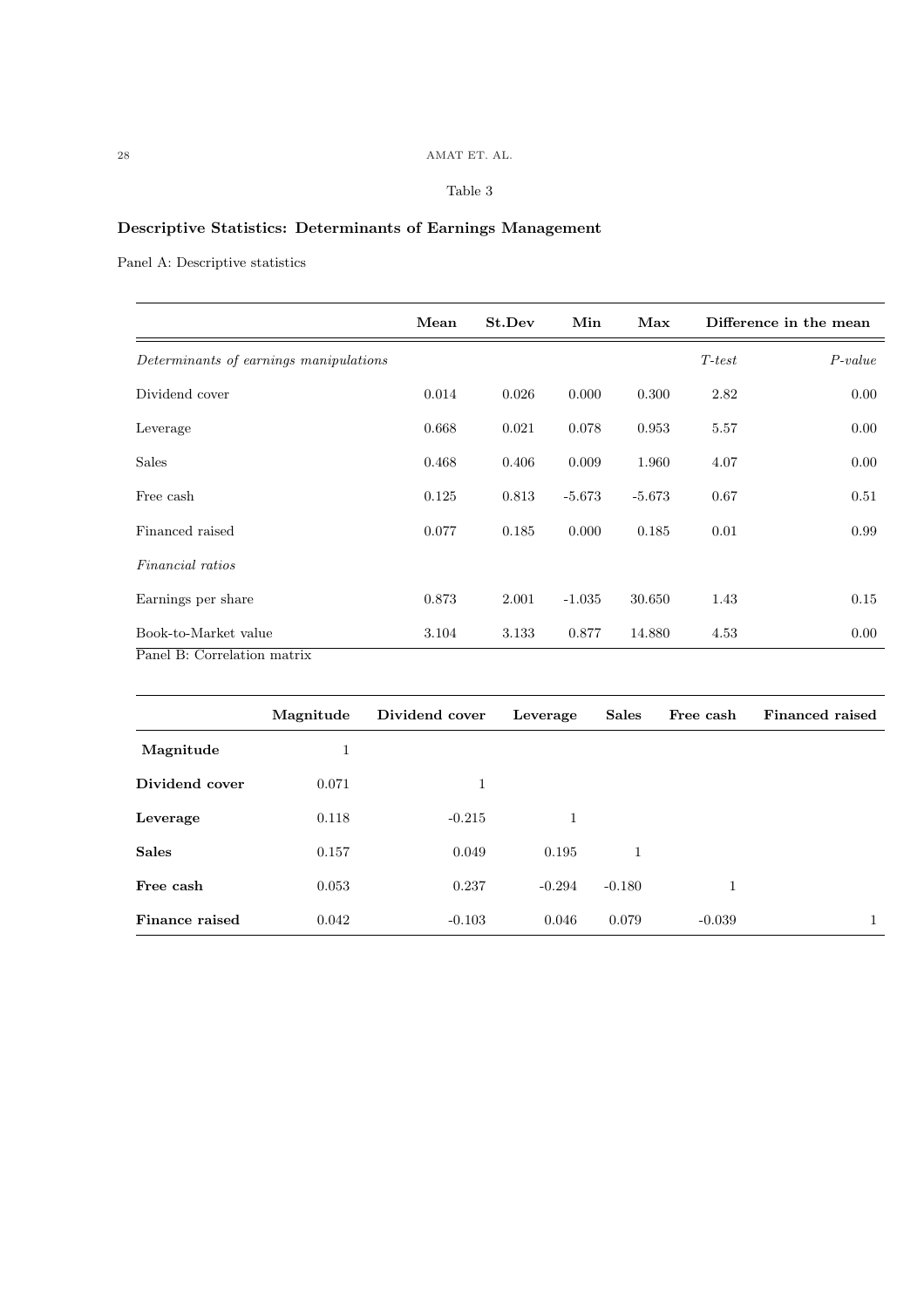## Table 4

## Regression results. Dependent variable: An Audit Adjustment<sup>a</sup>

| Logit                               |               |                   |             | Multivariate regression |            |                |  |  |
|-------------------------------------|---------------|-------------------|-------------|-------------------------|------------|----------------|--|--|
|                                     | $(1^b)$       | (2)               | (3)         | (1)                     | (2)        | (3)            |  |  |
| Dividend cover                      | $-53.17$      | $\textbf{-42.55}$ | $-34.95$    | $0.55\,$                | 0.14       | $\rm 0.31$     |  |  |
|                                     | $(2.09*)$     | $(1.55***)$       | (1.29)      | (0.32)                  | (0.08)     | (0.18)         |  |  |
| Leverage                            | 3.80          | $4.39\,$          | 4.23        | 0.09                    | 0.08       | $0.12\,$       |  |  |
|                                     | $(3.13*)$     | $(3.3*)$          | $(2.88*)$   | (0.5)                   | (0.43)     | (0.6)          |  |  |
| Sales                               | $-2.13$       | $-2.46$           | $-2.16$     | $0.27\,$                | 0.26       | $0.23\,$       |  |  |
|                                     | $(2.70*)$     | $(2.83*)$         | $(2.56*)$   | $(2.40*)$               | $(2.18*)$  | $(1.85*)$      |  |  |
| $\mathop{\textrm{Ex}}$ ante finance | 0.99          | 0.99              | 0.99        | $-0.19$                 | $-0.18$    | $-0.17$        |  |  |
|                                     | $(1.86**)$    | $(1.65**)$        | $(1.56**)$  | $(2.00*)$               | $(1.78**)$ | (1.60)         |  |  |
| Issuance                            | $-0.42$       | $-0.59$           | $-0.87$     | $-0.01$                 | 0.02       | $0.04\,$       |  |  |
|                                     | (0.80)        | (1.06)            | $(1.47***)$ | (0.14)                  | (0.21)     | (0.39)         |  |  |
| Finance raised                      | 0.94          | 1.40              | 1.20        | $0.04\,$                | $-0.05$    | $\text{-}0.05$ |  |  |
|                                     | (0.70)        | (0.91)            | (0.71)      | (0.16)                  | (0.18)     | (0.22)         |  |  |
| <b>EPS</b>                          |               |                   | $-0.42$     |                         |            | $0.05\,$       |  |  |
|                                     |               |                   | (1.22)      |                         |            | (0.98)         |  |  |
| Market value                        |               |                   | 0.04        |                         |            | $-0.01$        |  |  |
|                                     |               |                   | $(2.42*)$   |                         |            | (0.51)         |  |  |
| Year control                        | $\mathbf{no}$ | yes               | yes         | $\mathbf{no}$           | yes        | yes            |  |  |
| Pseudo $R^2/R^2$                    | $17.1\%$      | $25.7\%$          | $29.5\%$    | $4.1\%$                 | $8.8\%$    | $9.5\%$        |  |  |

 $No$  The table presents regression results. The logit regression has been performed with a dummy variable:

1 if the company attempted to misstate its earnings and an audit adjustment was reported, 0 - otherwise. The multivariate regression has a dependent variable the magnitude of this audit adjustment.

 $<sup>b</sup>$  The difference between the three models is in the number of variables and the included controls.</sup>